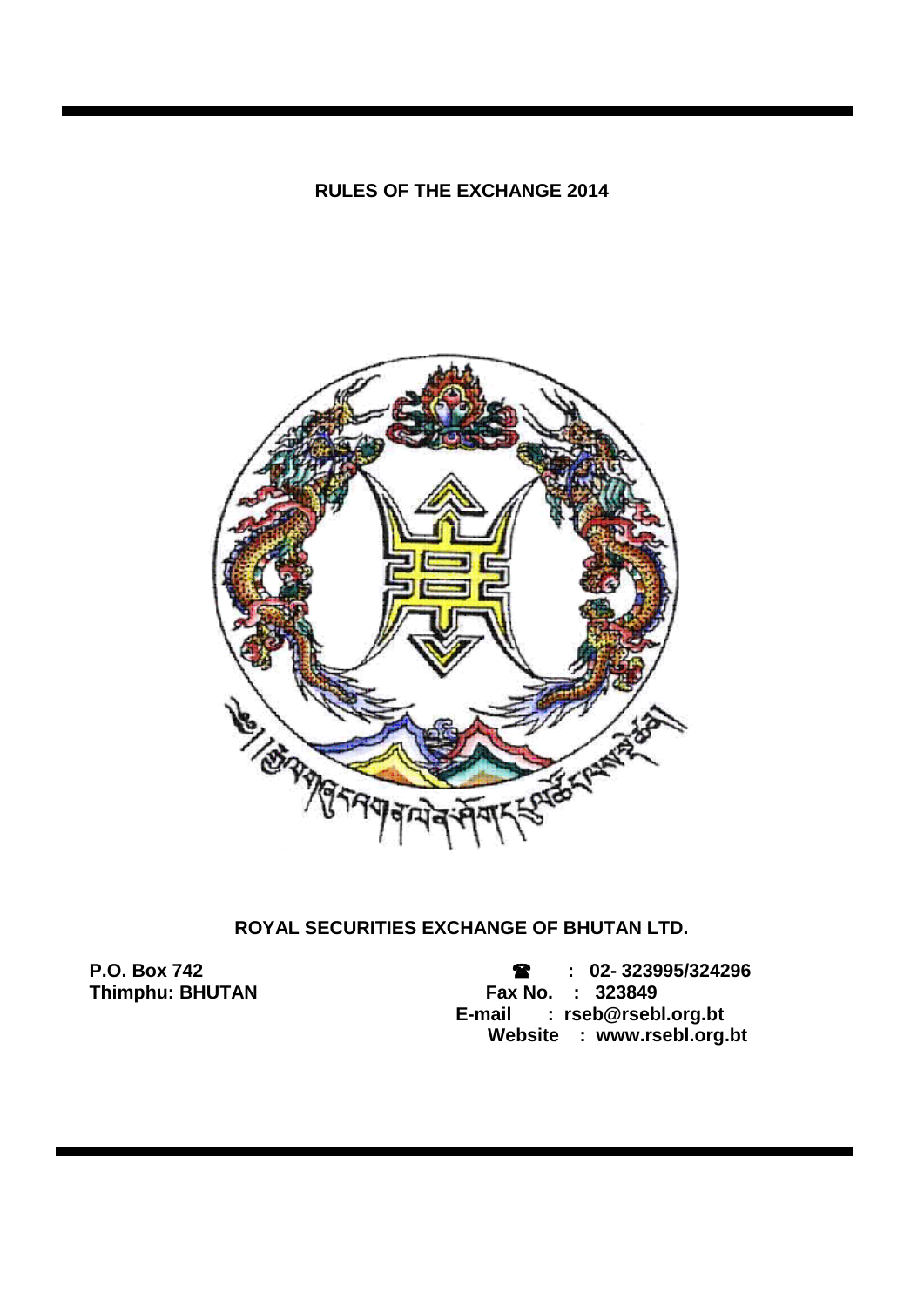# **TABLE OF CONTENTS**

|                               | $\overline{3}$ |  |  |
|-------------------------------|----------------|--|--|
|                               |                |  |  |
|                               |                |  |  |
|                               |                |  |  |
|                               |                |  |  |
|                               |                |  |  |
|                               |                |  |  |
|                               |                |  |  |
|                               | -6             |  |  |
|                               | 7              |  |  |
|                               |                |  |  |
|                               |                |  |  |
| <b>A Clearing Participant</b> |                |  |  |
|                               |                |  |  |
|                               |                |  |  |
|                               |                |  |  |
|                               |                |  |  |
|                               | 9              |  |  |
|                               |                |  |  |
|                               |                |  |  |
|                               |                |  |  |
|                               | 11             |  |  |
|                               | 11             |  |  |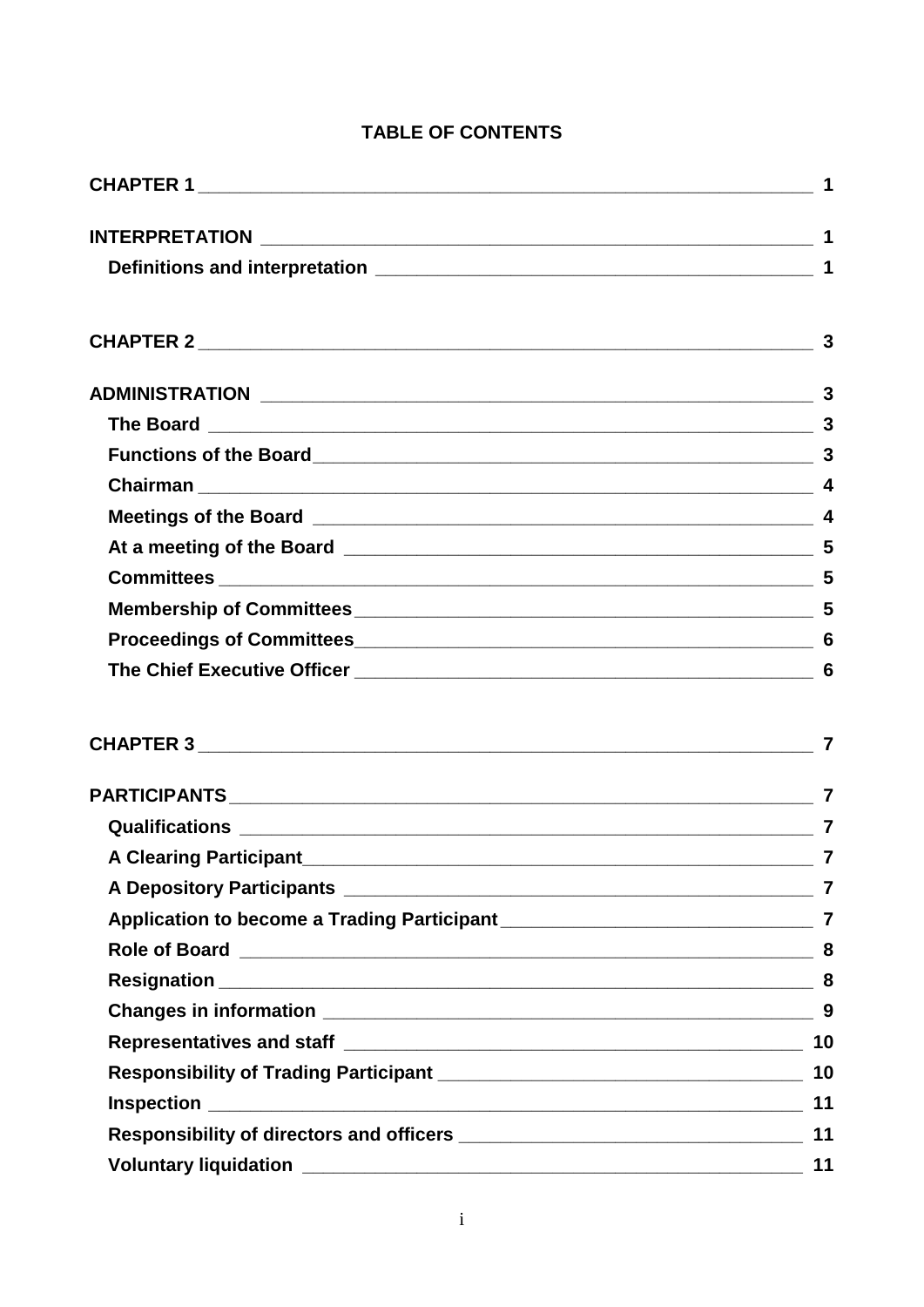|           | 14 |
|-----------|----|
|           |    |
|           |    |
|           |    |
|           |    |
|           | 15 |
|           |    |
|           |    |
|           |    |
|           |    |
| CHAPTER 6 | 17 |
|           | 17 |
|           | 17 |
|           | 18 |
|           | 19 |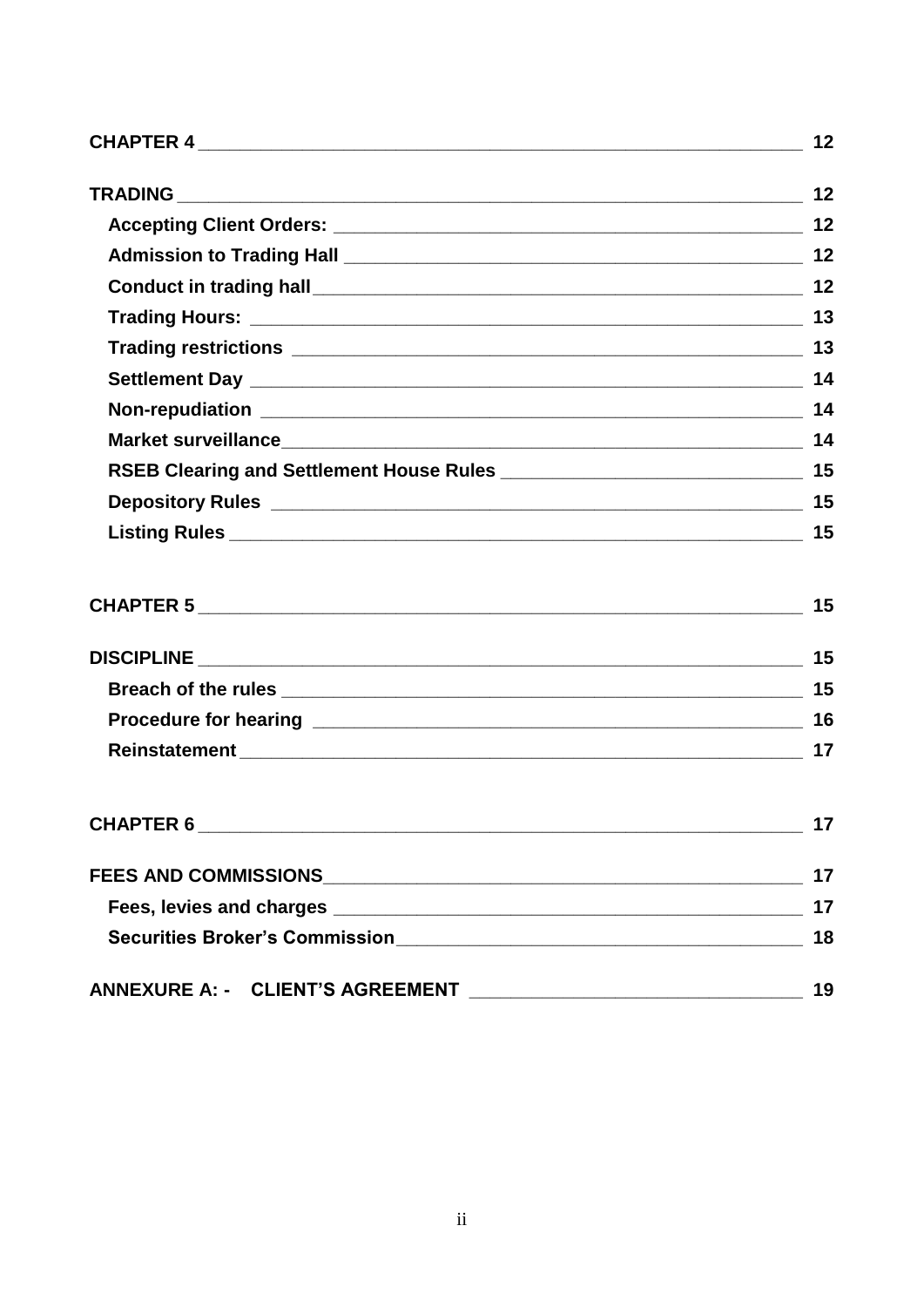## **CHAPTER 1**

### **INTERPRETATION**

#### <span id="page-3-2"></span><span id="page-3-1"></span><span id="page-3-0"></span>**Definitions and interpretation**

**1.01.** In these rules, unless the context clearly otherwise requires, the words below have the meanings indicated and other words have the meanings given in the Financial Services Act of Bhutan 2011 or Companies Act of the Kingdom of Bhutan 2000 or, if not defined there, their meanings in ordinary usage:

**"Act"** means the Financial Services Act of the Kingdom of Bhutan 2011, as it may be from time to time amended;

"**Articles"** means the articles of incorporation of the Royal Securities Exchange of Bhutan Ltd.

**"Authority"** means the Royal Monetary Authority of Bhutan;

**"Authorized Representative**" means an individual who is registered with the Authority as a securities broker representative, Depository Participant representative or Clearing Participant representative;

"**Board**" means the governing Board of the Exchange;

"**Broker Accounting System**"; means the system supplied to Participants by the Exchange for maintaining clients' securities and cash balances and for entering orders into the trading engine;

'**Business Day'** means any day on which the trading hall is open whether or not a trading day;

**"Chief Executive Officer"** means the Chief Executive Officer of the Exchange for the time being appointed by the Board in accordance with rules 2.21 and the articles.

**"Companies Act"** means the Companies Act of the Kingdom of Bhutan 2000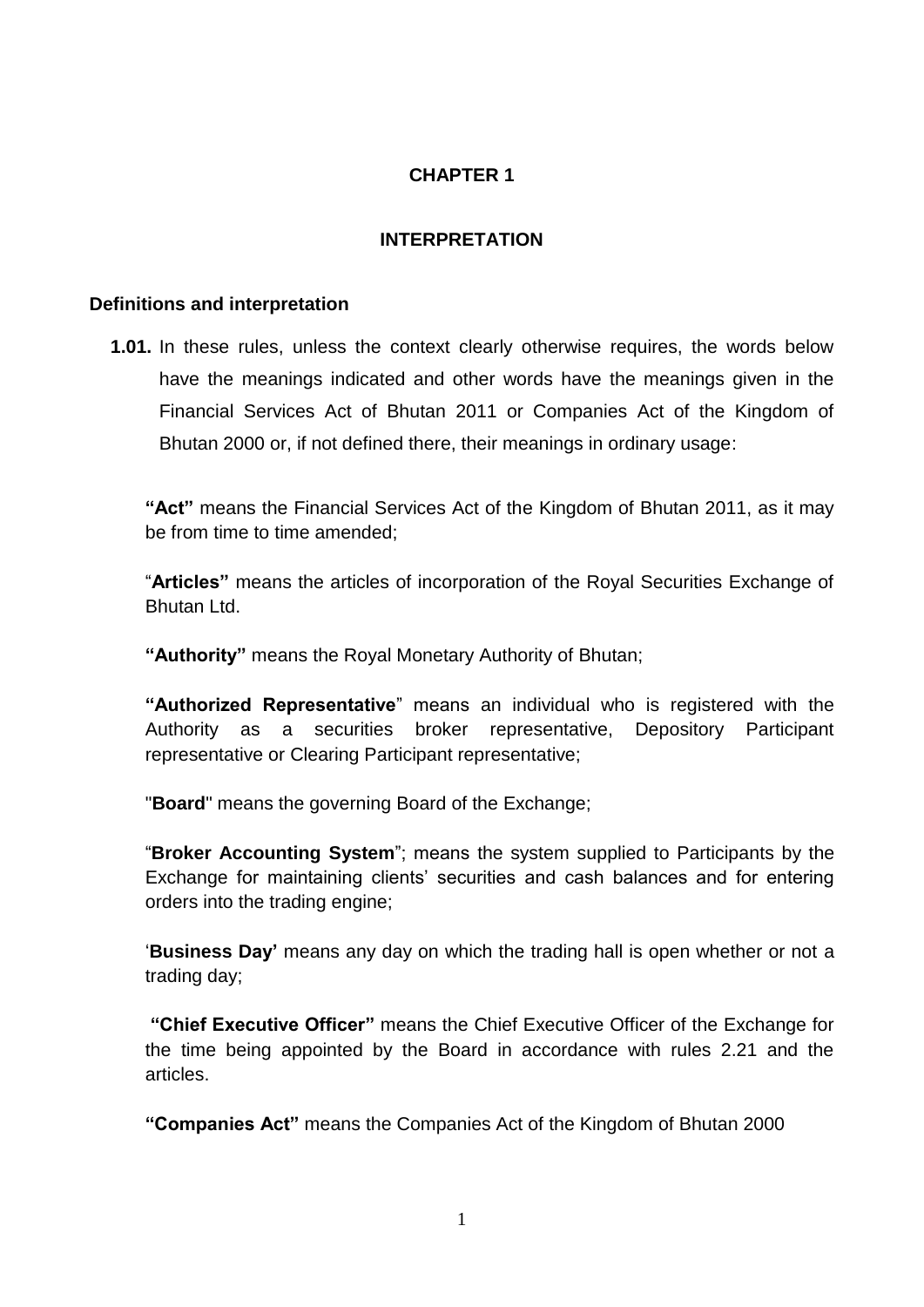"**Director**" means any member of a Board of directors or of a body performing the functions of a Board of directors by whatever name called;

"**Exchange"** means the Royal Securities Exchange of Bhutan Ltd.

"**General Notice**" means a publicly posted notice which is headed "General Notice";

**"Independent Trader"** has the meaning defined in the FSA 2011

"L**isting**" has the meaning defined in the Rules Governing the Official Listing of Securities;

**"Member"** means any securities company or a person licensed by the Authority to conduct the securities transaction and is allowed to use the entire market facilities provided by the RSEB (Trading, Clearing & Settlement and Depository Systems.)

**"Order"** means a valid sale or purchase order placed by a Trading Participant through Exchange ATS.

"**Participants**" means a person granted access to one of the Exchange facilities such as a trading, clearing or depository system with respective functions;

**"Rules**" includes Rules of Central Depository, Rules of Clearing and Settlement House, Rules governing the Official Listing of Securities and the Rules of the Exchange, which may be repealed or amended by the Board from time to time and approved by the Authority;

"**Secondary Market**" means the market, other than the primary market, in which owners of securities buy and sell;

"**Securities Broker**" means a Trading Participant licensed by the Authority to carry out the business of effecting transactions in securities for account of others;

"**Settlement Day**" means the number of business day after the trade date or such other day as shall be determined by the Exchange;

"**Significant Owner**" has the meaning defined in the Act;

.

"**Trading Hall**" means the premises specified by the Exchange for use as a trading floor;

**"Trade Date"** means the day on which the transaction are executed through the matching orders of the Exchange's system or otherwise.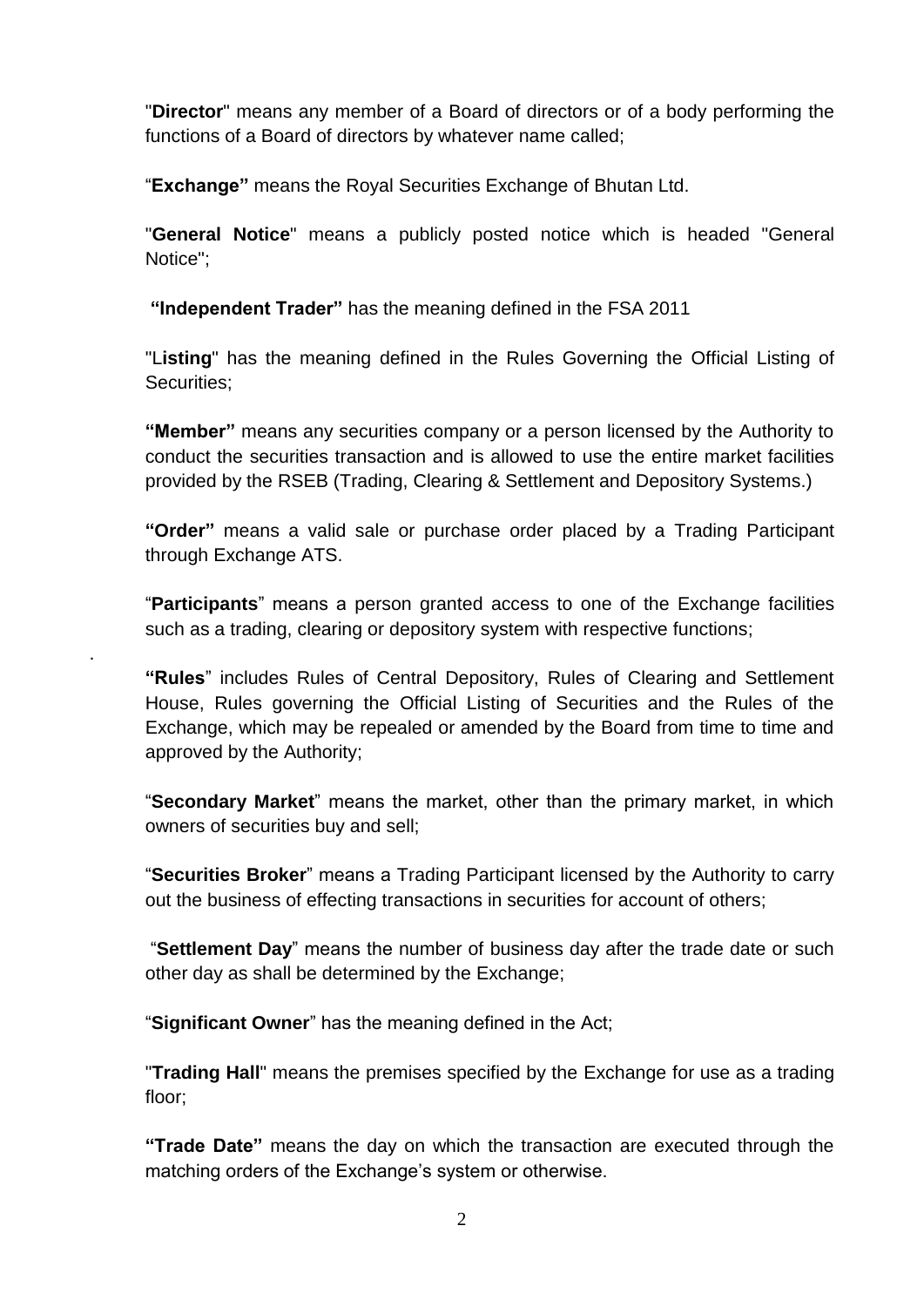**"Trading Participant"** means a securities broker or independent trader as licensed by the Authority.

- **1.02.** Where the context so permits, words importing the singular umber include the plural and vice versa, and words importing gender shall include all genders.
- **1.03.** These rules are to be read in conjunction with the Act, the Companies Act, the regulations of the Authority and other relevant legal provisions. Provision herein for reports to the Authority or other matters supplement but do not replace the requirements of other applicable provisions.

# **CHAPTER 2**

### **ADMINISTRATION**

### <span id="page-5-2"></span><span id="page-5-1"></span><span id="page-5-0"></span>**The Board**

**2.01.** The management and control of the Exchange shall be vested in the Board, as provided in the Companies Act and the articles of incorporation.

#### <span id="page-5-3"></span>**Functions of the Board**

- **2.02.** Subject to these rules, the articles of incorporation, and applicable laws and regulations, the Board shall have the power to administer, manage, formulate policies and give directions in relation to the affairs of the Exchange.
- **2.03.** Without prejudice to the foregoing, the following powers shall be vested in the Board:
	- (a) to admit or refuse to admit an applicant as a Participants;
	- (b) to appoint any appropriate person to be a member of a Committee formed for general or specific tasks for such duration as it sees fit, and to remove him there from;
	- (c) to give directions to the Chief Executive Officer and the Committees in accordance with the articles and these rules;
	- (d) to vary, supplement or discharge, whether wholly or in part, any decisions that may be reached by the Chief Executive Officer or any of the Committees on such terms as it sees fit;
	- (e) to delegate any of its powers to any person including the Chief Executive Officer and any of the Committees and to revoke such delegation;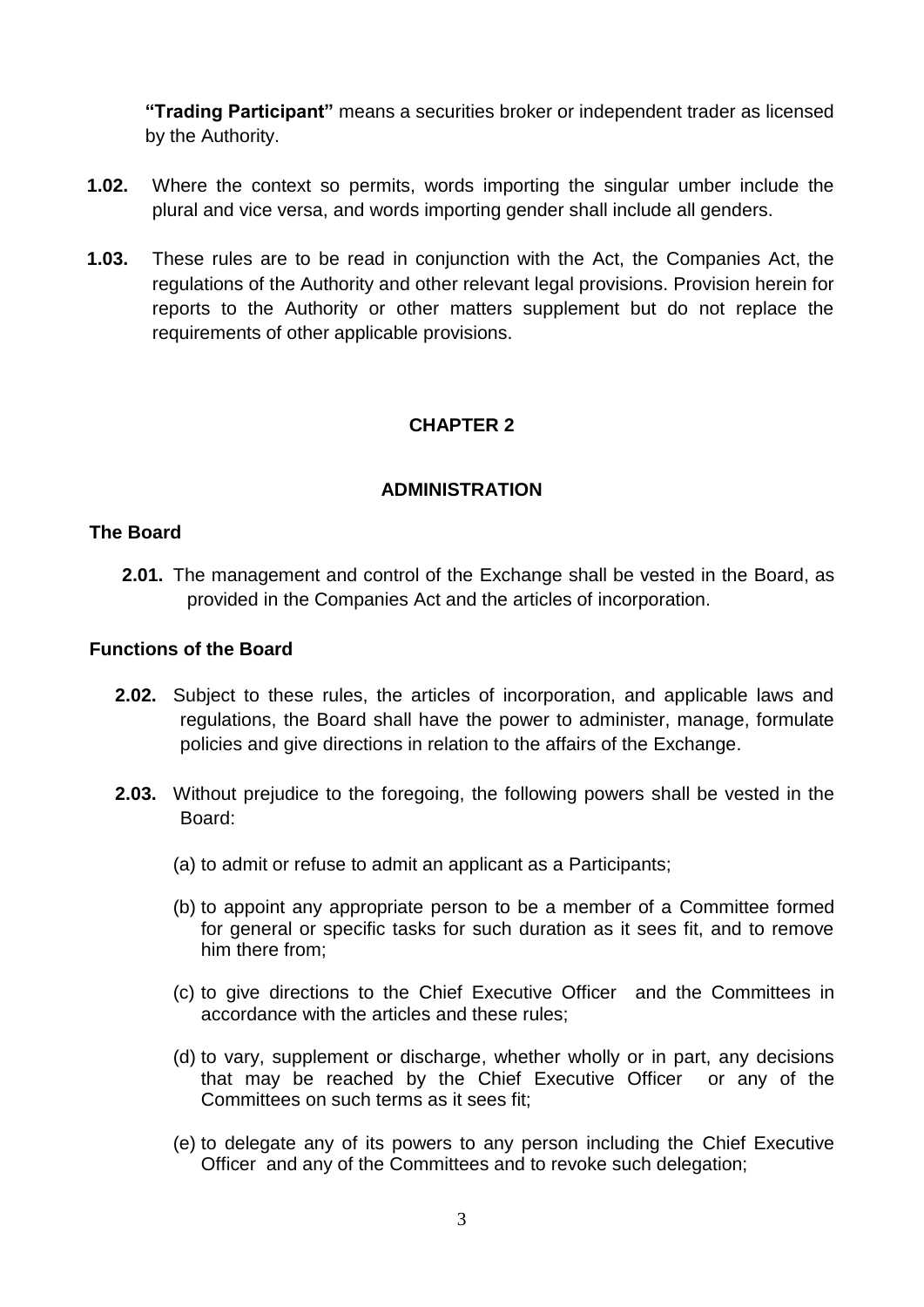- (f) to interpret conclusively any provision in these rules and the validity of any act made pursuant thereto in the event of any dispute or difference over such rules;
- (g) to give and issue directions in the form of circulars to Participants from time to time for the purpose of enforcing or implementing the regulations and these rules;
- (h) to order an investigation into the affairs of any Participants or its staff suspected of having violated any of these rules, the Act or other laws or regulations applicable to securities trading, and for this purpose to inspect and demand the production of all books, accounts, records and any other documents or information which it may deem necessary and to engage an accountant or any other person to assist in the investigation;
- (i) to reprimand, suspend or expel any Participants and to exercise such other disciplinary measures as are provided in these rules;
- (j) to suspend all or part of the trading activities on the Exchange in the event of an emergency and to take such remedial action as it thinks fit under the rules;
- (k) to grant, suspend or revoke the trading privileges of any Participants or securities broker representative under the rules;
- (l) to appoint or remove the Chief Executive Officer ;
- (m) to enforce the orders of the Authority;
- (n) to determine exemptions under section 40 of the Companies Act consistent with the regulations of the Authority, to decide listing applications by admitting or refusing admittance of a company to listing; and
- (o) to exercise such other powers as are necessary to enforce the regulations and these rules.

### <span id="page-6-0"></span>**Chairman**

**2.04.** If the office of Chairman of the Board is vacant, or the Chairman is unable to act as Chairman for whatever reason the deputy Chairman shall act in his place; in default of the deputy Chairman being able so to act, the Board may appoint one of their numbers to act as Chairman for the time being.

#### <span id="page-6-1"></span>**Meetings of the Board**

**2.05.** Meetings of the Board shall be held as often as may be necessary for the performance of its functions, but in any event shall be held not less than four times per year in accordance with the Companies Act.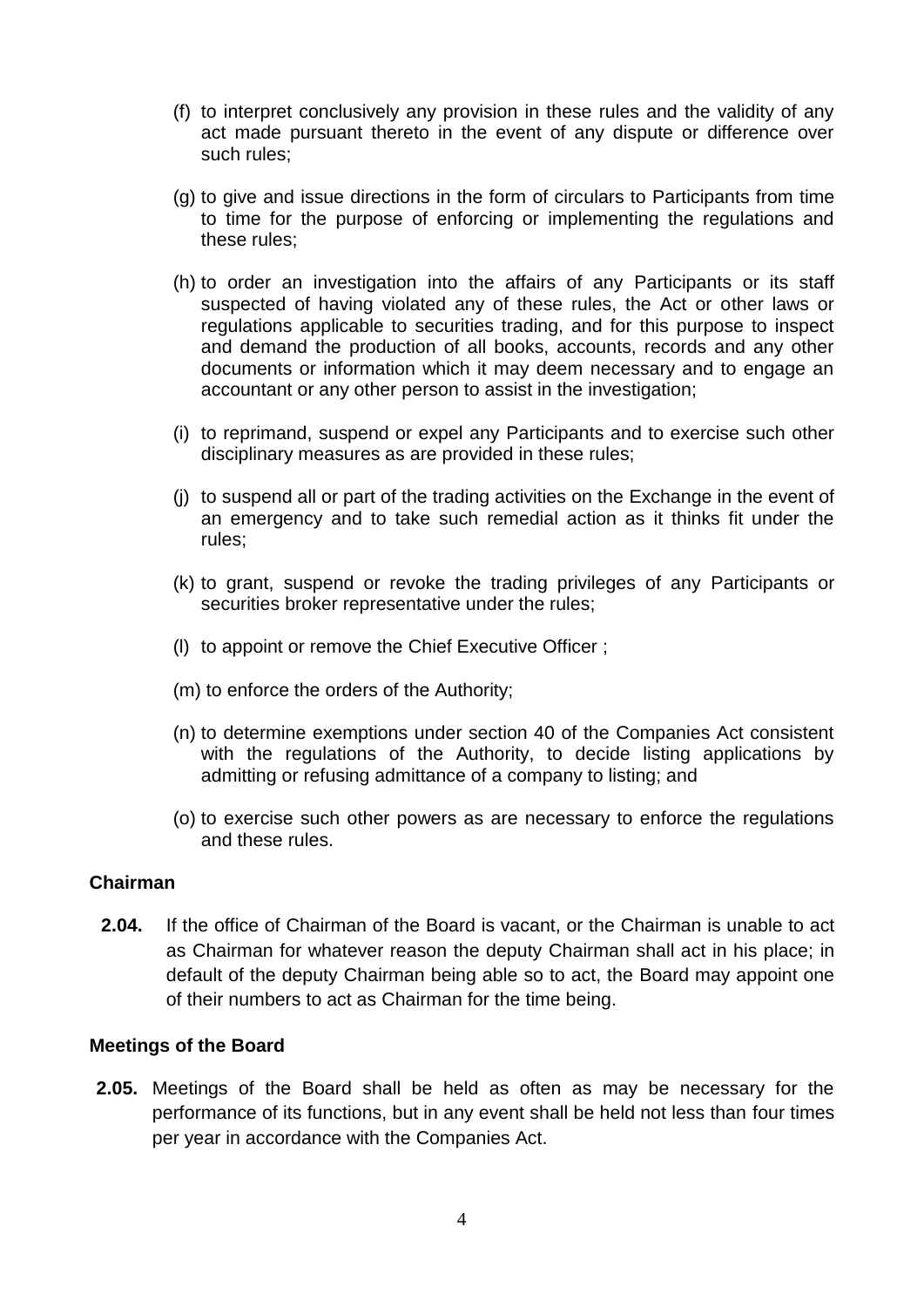**2.06.** Meetings may be convened at any time by the Chairman or, in his absence, by the deputy Chairman or any two directors.

### **2.07. At a meeting of the Board:**

- <span id="page-7-0"></span>(a) the Chairman shall chair the meeting; or
- (b) if the Chairman is not present, the deputy Chairman shall chair the meeting; or
- (c) if neither the Chairman nor the deputy Chairman is present, the other directors present shall choose one of their number to chair the meeting.
- **2.08.** Members of the Board present at a meeting of the Board shall have a vote.
- **2.09.** Every question for decision at a meeting of the Board shall be determined by a majority of votes of the directors present and, in the event that voting is equally divided, the Chairman of the meeting shall have a second and casting vote.
- **2.10.** The Board may act notwithstanding a vacancy among the directors.
- **2.11.** The Board shall organize and regulate its own administration, procedure and business.

#### <span id="page-7-1"></span>**Committees:**

- **2.12.** The Board may establish such Committees, standing or ad hoc, as it sees fit.
- **2.13.** The Board may also, appoint a Listing Committee and set forth in its resolution the composition, powers, functions and procedures, consistent with these rules, the Companies Act and the Exchange's Rules Governing the Listing of Securities on the Exchange.

### <span id="page-7-2"></span>**Membership of Committees**

- **2.14.** The Board may appoint any person to assist a Committee, whether that person is a director or not.
- **2.15.** All members of a Committee shall vacate office one year after their appointment unless they are re-appointed by the Board.
- **2.16.** The Board may fill any casual vacancies that may occur in a Committee by reason of resignation, retirement or otherwise.
- **2.17.** Any reference or assignment to a Committee and every appointment under rule 2.15 or 2.17 may be withdrawn or revoked by the Board at any time, and no such reference or appointment shall prevent the performance by the Board of any of its functions.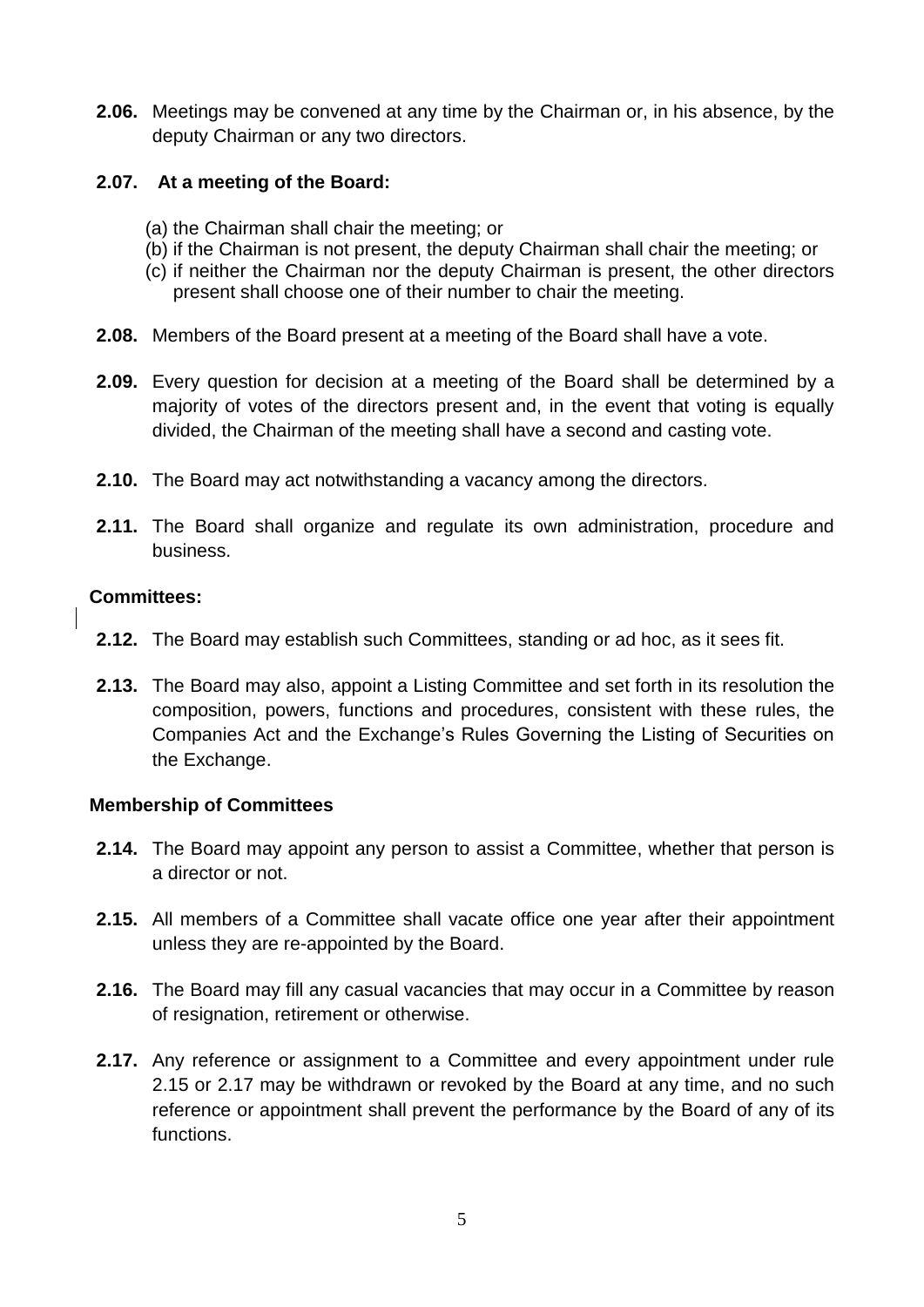### <span id="page-8-0"></span>**Proceedings of Committees**

- **2.18.** A Committee may elect any of its members to be Chairman and may regulate its own procedure and business; in the exercise of its powers a Committee shall be subject to and act in accordance with any direction given to it by the Board.
- **2.19.** Subject to rule 2.19, meetings of a Committee shall be held at such times and in such places as the Chairman of that Committee may determine.

### <span id="page-8-1"></span>**The Chief Executive Officer**

- **2.20.** The Chief Executive Officer, who shall not be a shareholder, director or employee of Participants, shall be appointed by the Board and shall hold office upon such terms as may be prescribed by the Board. The Chief Executive Officer shall have the general supervision of and be responsible for the day-to-day management of the Exchange and supervision of Participants as provided in these rules.
- **2.21.** The Chief Executive Officer shall carry out the directions, orders and decisions of the Board.
- **2.22.** The Chief Executive Officer shall, subject always to the overriding right and power of the Board, hold and exercise all such powers vested in the Board and Committees as shall not have been conferred upon and expressly required to be exercised by the Board.
- **2.23.** Without prejudice to rule 2.23 and any other provisions in these rules expressly conferring power upon the Chief Executive Officer , the Chief Executive Officer shall have such powers as the Board may confer upon him including, in particular, the following powers:
	- (1) to supervise the trading activities in the trading hall and the operation of the Automated Trading System and to take all necessary steps to maintain orderly and efficient trading in accordance with these rules, and to suspend trading in any issue of securities or by any Participants as provided for in these rules or as directed or authorized by the Board.
	- (2) to be responsible for the employment of staff and officers of the Exchange;
	- (3) to report periodically to the Board on all matters concerning the Exchange or on such occasions as may be expedient;
	- (4) to scrutinize and manage all matters relating to listing and participation, including applications for participation;
	- (5) to exercise disciplinary measures over the Participants and their securities broker representatives in accordance with the rules;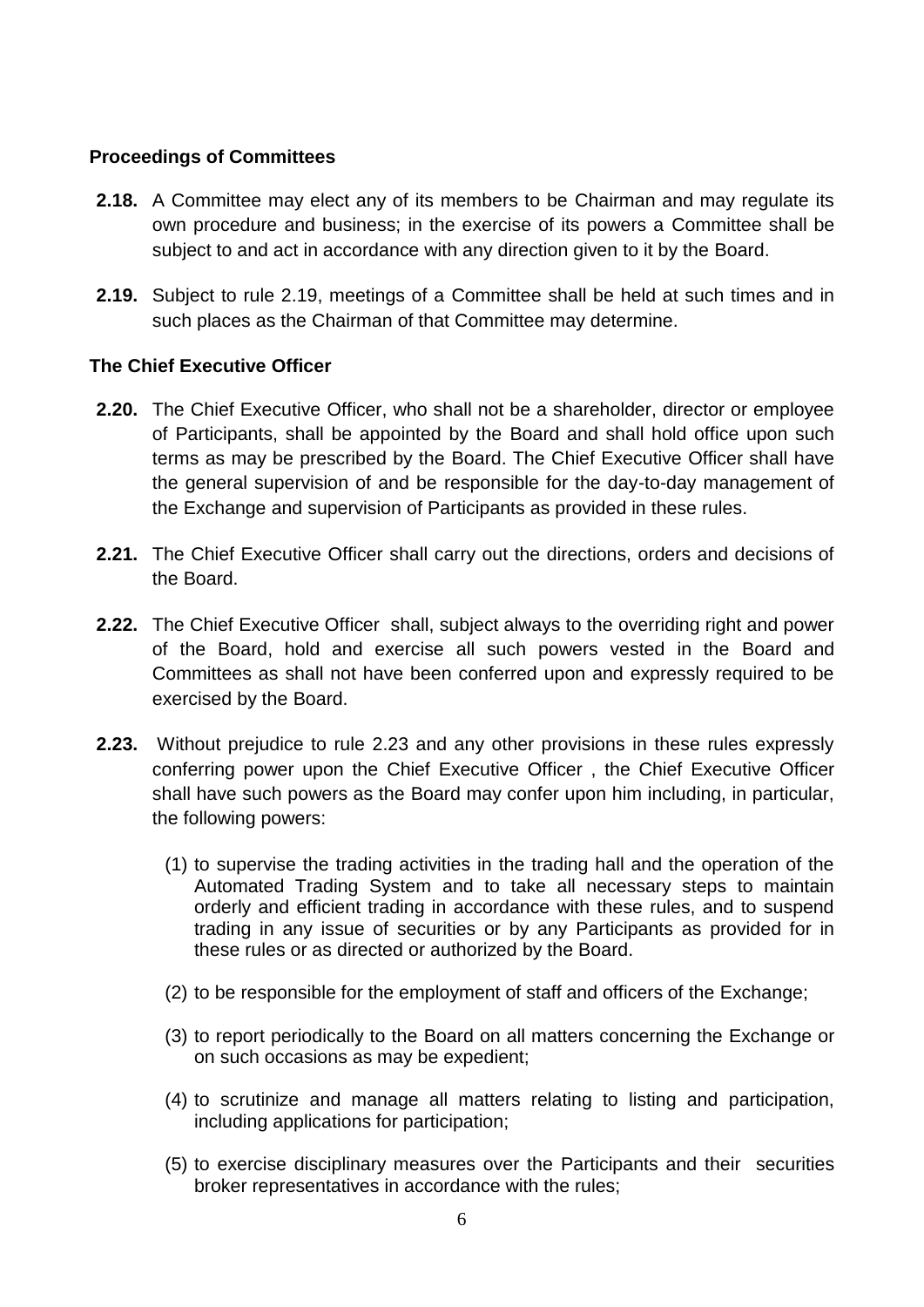- (6) to approve admissions to the trading hall;
- (7) to ensure good order and behaviour in the trading hall and for this purpose, to refuse entry to any person and to remove any person from, or deny access to, the trading hall and
- (8) to attend all meetings of the Committees.
- (9) to release at his absolute discretion information as to any member's financial position or otherwise to the RMA or an authorised officer of the RMA when so requested by any of them.

# **CHAPTER 3**

### **PARTICIPANTS**

### <span id="page-9-2"></span><span id="page-9-1"></span><span id="page-9-0"></span>**Qualifications**

### **3.01. A Trading Participant shall:**

- (1) be a Member of the Exchange,
- (2) be licensed as a securities broker by the Authority under the Act;
- (3) be of good financial standing and integrity;
- (4) satisfy the Board that it is fit and proper (to be a Trading Participants);
- (5) have a paid up capital as per the provisions under Securities Brokers Regulation 2011;
- (6) comply with such other requirements for participation as the Exchange may from time to time prescribe.

### **3.02. A Clearing Participant**

<span id="page-9-3"></span>Qualification requirement for a Clearing House Participant shall be as per the RSEB Clearing and Settlement House Rules.

#### <span id="page-9-4"></span>**3.03. A Depository Participants**

Qualification requirement for a depository Participants shall be as per the Central Depository Rules

#### <span id="page-9-5"></span>**Application to become a Trading Participant**

**3.04.** Every person that wishes to apply to become a Trading Participant shall: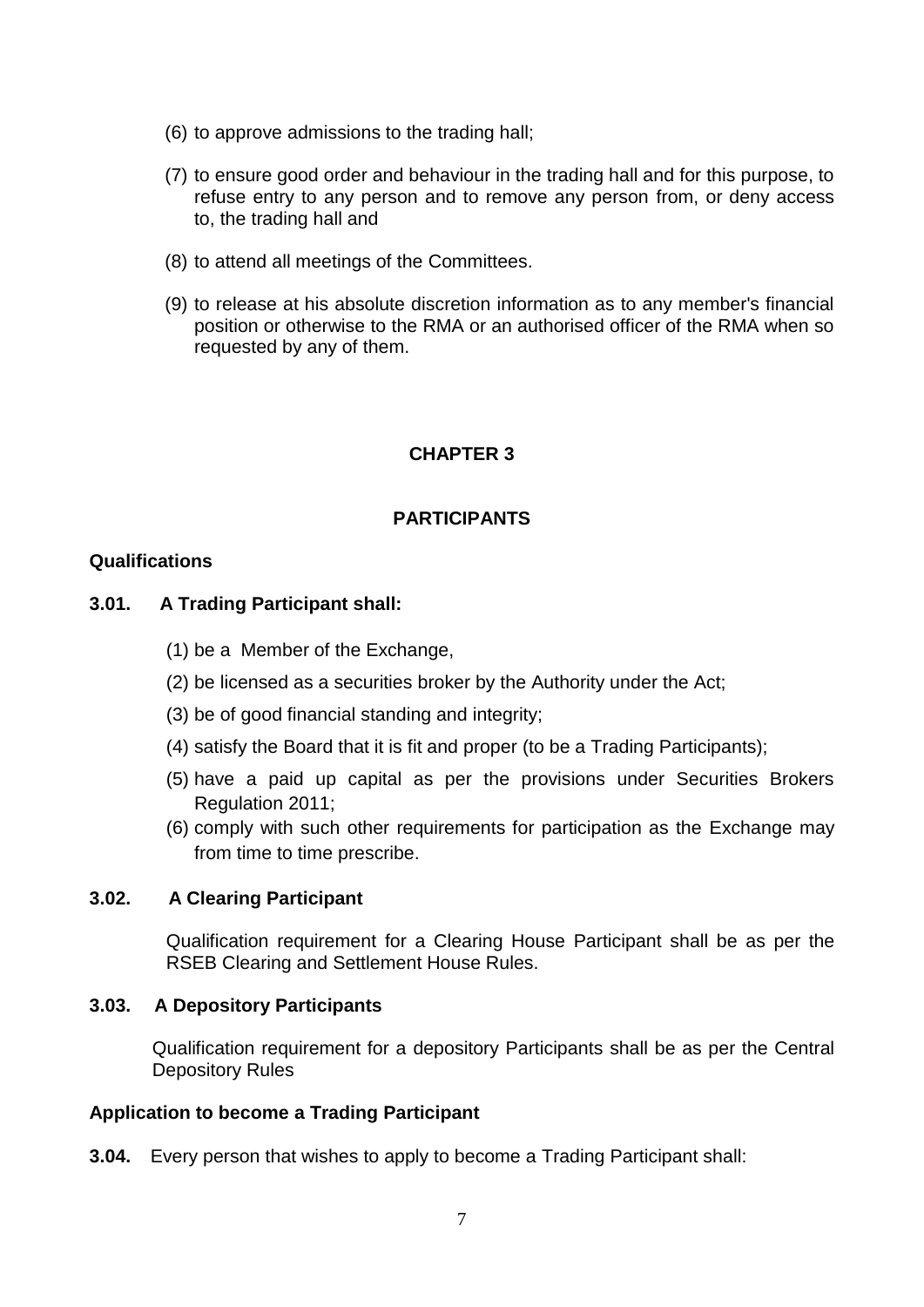- (1) apply to the Chief Executive Officer of the Exchange in writing in such form as he or the Board may determine, providing identifying details and contact information and specifying the type of participation for which application is being made;
- (2) submit an updated copy of its Articles of Incorporation;
- (3) submit a copy of its license issued by the Authority;
- (4) provide proof to the satisfaction of the Board that its financial position is such as would enable it, for the foreseeable future, to comply with any financial requirement applicable to the status for which it is applying.
- (5) submit a list of its directors, officers, significant owners and authorized representatives along with job descriptions;
- (6) provide evidence that it has sufficient trained staff and systems efficiently to provide the relevant services in accordance with the requirements of these rules, the Act and the regulations thereunder, including a description of the system of regulatory compliance supervision and internal operational controls relevant to securities operations;
- (7) provide evidence that it has appropriate premises for the operation of its business and the storage of records;

### <span id="page-10-0"></span>**Role of Board**

- **3.05.** On consideration of such application, the Board may accept or reject it in light of the criteria of participation stated in these rules.
- **3.06.** The Board will not reject an application without giving the applicant the right to be heard nor before the lapse of 30 days after receipt of the completed application.
- **3.07.** Any rejection of an application shall include a specific written statement of the grounds for the rejection. An applicant whose application is rejected shall have the right of appeal to the Authority in accordance with the Act and the regulations thereunder.

### <span id="page-10-1"></span>**Resignation**

- **3.08.** A Trading Participant who wishes to resign shall serve a written notice to the Board giving 30 days notice and send a copy of the notice to the Authority.
- **3.09.** A copy of the notice shall be posted by the Exchange on the notice Board of the Exchange and its website.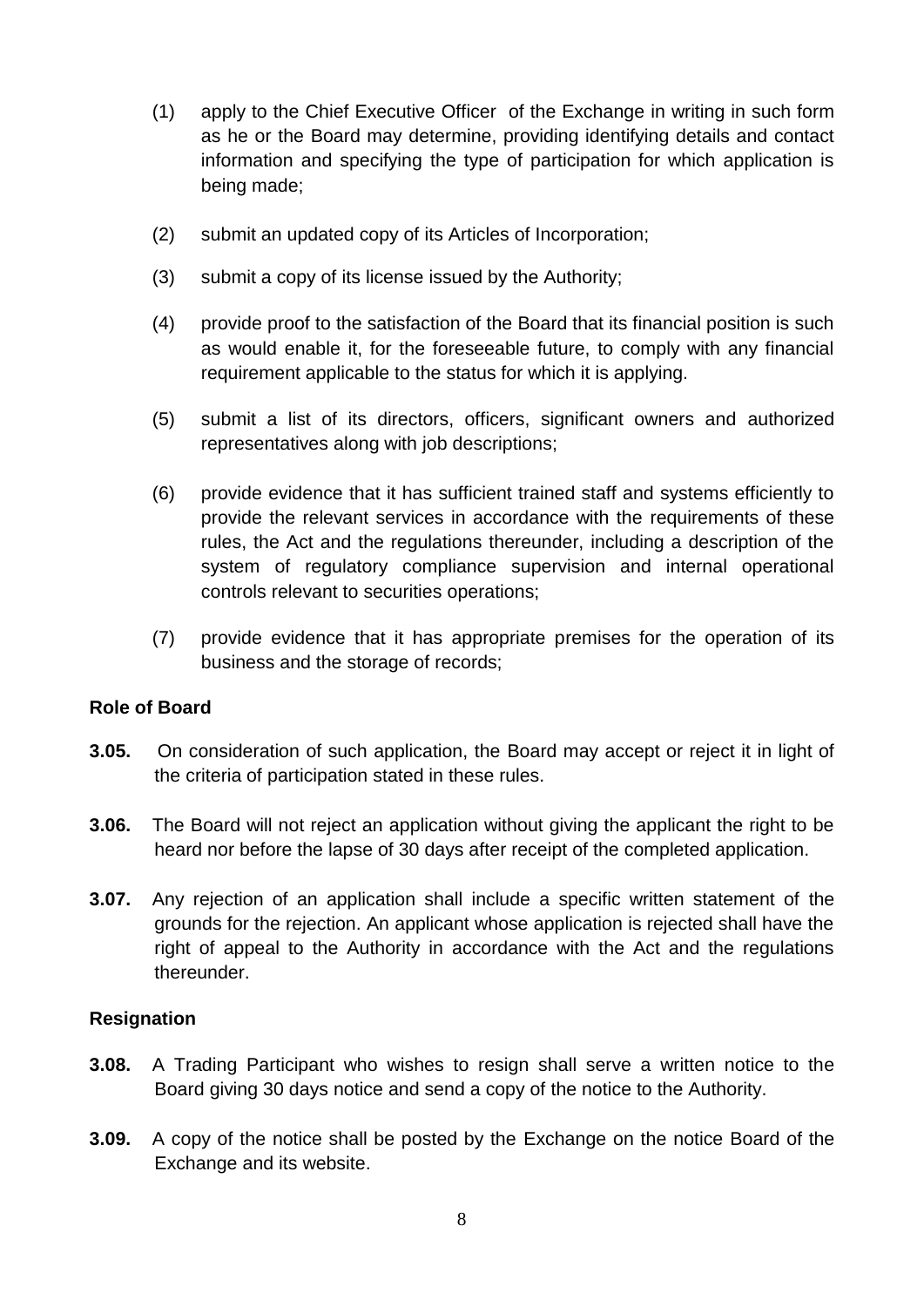**3.10.** The Trading Participants must satisfy all obligations to the Exchange, other Participants and clients to an extent considered reasonable by the Board, and must provide adequate notice to clients before the resignation is accepted.

### <span id="page-11-0"></span>**Changes in information**

- **3.11.** Every Trading Participant shall promptly notify the Exchange of any change in:
	- (a) its name (business or legal), address, e-mail address, telephone or fax number;
	- (b) its articles of incorporation (and shall notify the Exchange in advance of any proposed change);
	- (c) its license from the Authority;
	- (d) its directors, significant owners, securities broker representatives, their job descriptions or their licenses from the Authority;
	- (e) any action against it or the persons in (d) by the Authority and any information that it or such a person has been:
		- (i) convicted of a crime;
		- (ii) declared bankrupt or served as a director or officer of a bankrupt company within the year preceding the commencement of bankruptcy proceedings;
		- (iii) found liable by a court for any financial loss due to dishonesty, incompetence or malpractice; or
		- (iv) had any professional or business license revoked or suspended;
	- (f) its inability or impending inability to satisfy the conditions referred to in paragraph 3.04(1)-(6); or
	- (g) the information in paragraph 3.04(7).

The Exchange shall take appropriate action should it appear that the change jeopardizes the Trading Participants' ability to comply with these rules, the Act or the regulations thereunder.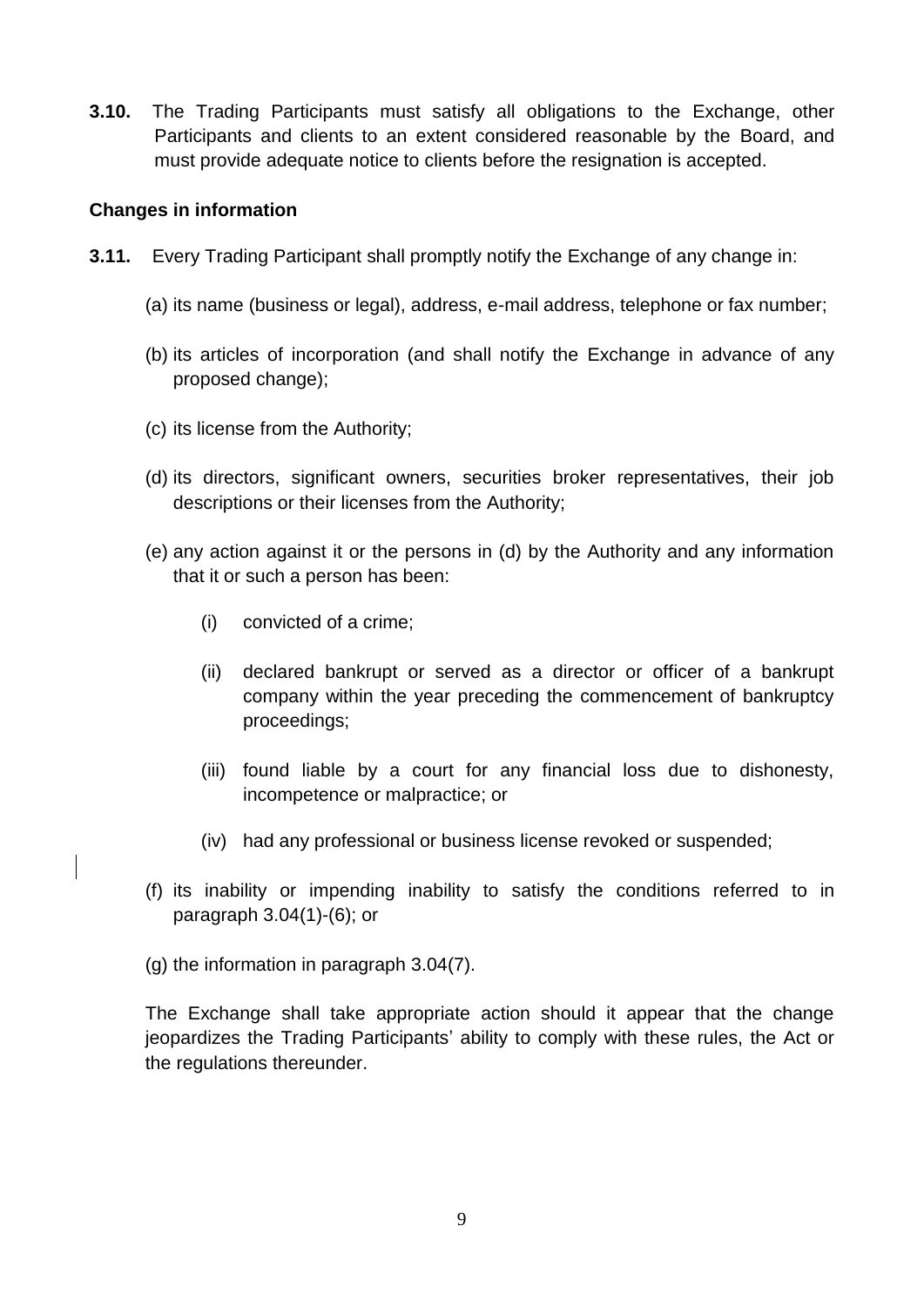### <span id="page-12-0"></span>**Representatives and staff**

- **3.12.** A Trading Participant shall register with the Exchange its authorized representatives who shall be entitled to conclude bargains on behalf of the Participant in the trading hall or operate the Broker Accounting System. The Exchange shall approve such of them who have demonstrated the necessary competence in operation of systems, and issue to such a person an appropriate identification card. Except with the express approval of the Board or the Chief Executive Officer, no others, apart from authorized staff of the Exchange and representatives of the Authority, shall have access to the trading hall.
- **3.13.** The Exchange shall, in addition to the demonstration required in paragraph 3.12, prescribe a test of any representative's competence to fulfill the job assigned to him, if the Authority has failed to do so or should the Exchange determine that a more specialized showing is necessary. No person shall occupy a position if found incompetent to do so.
- **3.14.** Trading Participant shall register all staff who undertakes the clearing and depository functions, and they must be approved by the Exchange as fit for these positions.
- **3.15.** The Exchange shall have full power to investigate the conduct and integrity of any person intended to be employed by a Participants.
- **3.16.** The Exchange shall reasonably exercise its discretion to withhold or to withdraw approval under paragraphs 3.12-14. At the request of the Participants, the Exchange's decision may be heard in the same manner as a disciplinary proceeding and be subject to the same appeals. In any case, the reasons for withholding or withdrawing approval will be specifically stated in writing and signed by the Chief Executive Officer

### <span id="page-12-1"></span>**Responsibility of Trading Participant**

- **3.17.** A Trading Participant shall abide by the rules of the Exchange and by all applicable laws and regulations applicable to its business, including but not limited to those governing sales practices and client relationships, priority of client interests and avoidance of conflicts of interest, records, supervision and internal controls and capital and liquidity requirements.
- **3.18.** A Trading Participant shall be responsible for:
	- (a) for all acts done, or omitted to be done, and contracts entered into by its directors and by its employees;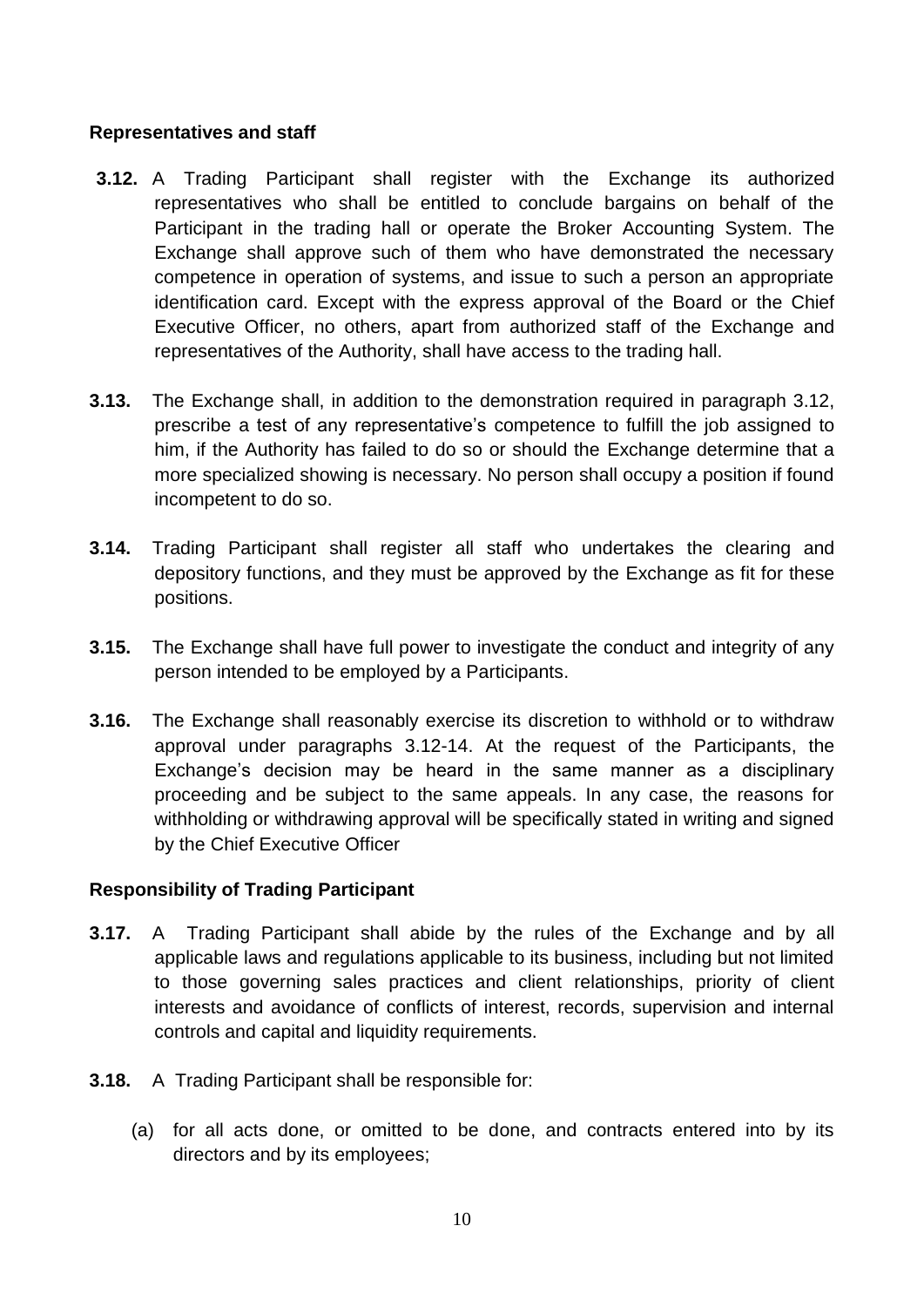- *(b)* for settlement of all transactions made on the Exchange whose trades it has agreed to clear;
- (c) any unauthorized transaction entered through its facilities and shall complete these transactions according to these rules.
- **3.19.** A Trading Participant shall ensure that all its employees are suitable, adequately trained, qualified as necessary and properly supervised and duly authorized.
- **3.20.** A Trading Participant shall provide to the Exchange a copy of all financial statements provided to the Authority on the same day that they are lodged with the Authority, except as the Exchange may in writing exclude as not needed to monitor the Trading Participants' ability to fulfill its Exchange-related obligations.

### <span id="page-13-0"></span>**3.21. Inspection**

- (a) Upon authorization by the Chief Executive Officer of the Exchange, a Participant shall be liable to inspection at any time by the Exchange or examiners appointed by it, who shall have the cooperation of the Trading Participants' directors, officers and employees and full access to all documents, records and information relevant to the Participants' compliance with the Act, regulations and these rules applicable to securities, securities brokers and securities transactions.
- (b) The Exchange and its examiners shall treat any information discovered in such an inspection as confidential, except to the extent that disclosure may be required to enforce compliance with the aforesaid rules, laws and regulations and except that evidence of crime or financing of crime may be reported to the Authority.

### <span id="page-13-1"></span>**Responsibility of directors and officers**

**3.22.** Any director or officer of a Trading Participant shall be liable for the purposes of these rules for any breach, non-compliance, violation or contravention that was committed or caused with the consent or connivance of or attributable to any neglect on the part of such director or officer.

### <span id="page-13-2"></span>**Voluntary liquidation**

**3.23.** A Trading Participant shall not go into voluntary liquidation without giving the Board and the Authority at least 45 days advance written notice of its intention to do so.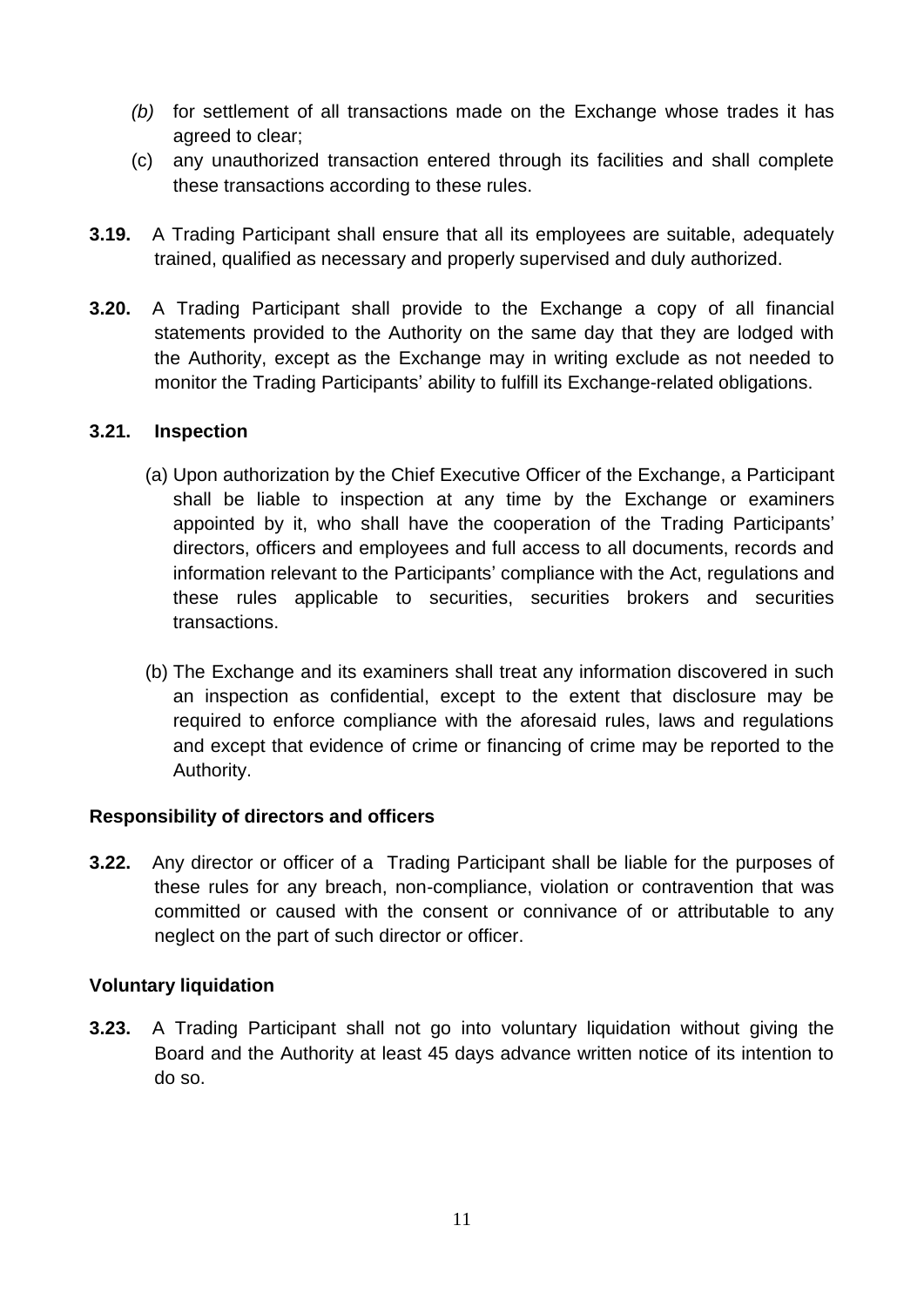## **CHAPTER 4**

## **TRADING**

### <span id="page-14-1"></span><span id="page-14-0"></span>**4.01. Accepting Client Orders:**

- <span id="page-14-2"></span>(a) Except as provided in the Securities Brokers Regulation, 2011 and ATS Rules, Trading Participants shall only accept orders from clients who have signed a client agreement form as specified in Annex A or such other form as may be approved by the Authority.
- *(b)* Trading Participant shall enter orders from their clients onto a trading slip, which shall be time stamped.

### <span id="page-14-3"></span>**4.02. Admission to Trading Hall**

Only the following persons may be admitted to the Trading Hall:-

- a) Designated Exchange Staff and
- b) Such other persons as the Chief Executive Officer may determine.
- c) Any authorized representative of a Securities Broker or any representative who has been approved under rule 2.24(7)

### <span id="page-14-4"></span>**4.03. Conduct in trading hall**

- a) All persons are admitted to the trading hall subject to the requirements of good order and shall leave the trading hall if instructed to do so by the chief executive or an officer of the Exchange.
- b) All persons admitted to the trading hall shall at all times when in the trading hall wear such identification badges as may be issued to them by the Exchange.
- c) Smoking, gambling, drinking and eating and any other such act which is considered by the Board to be detrimental to the interests of the Exchange are forbidden in the trading hall.
- d) Participants shall ensure that their employees and others in the trading hall at their behest comply at all times with good conduct in the trading hall.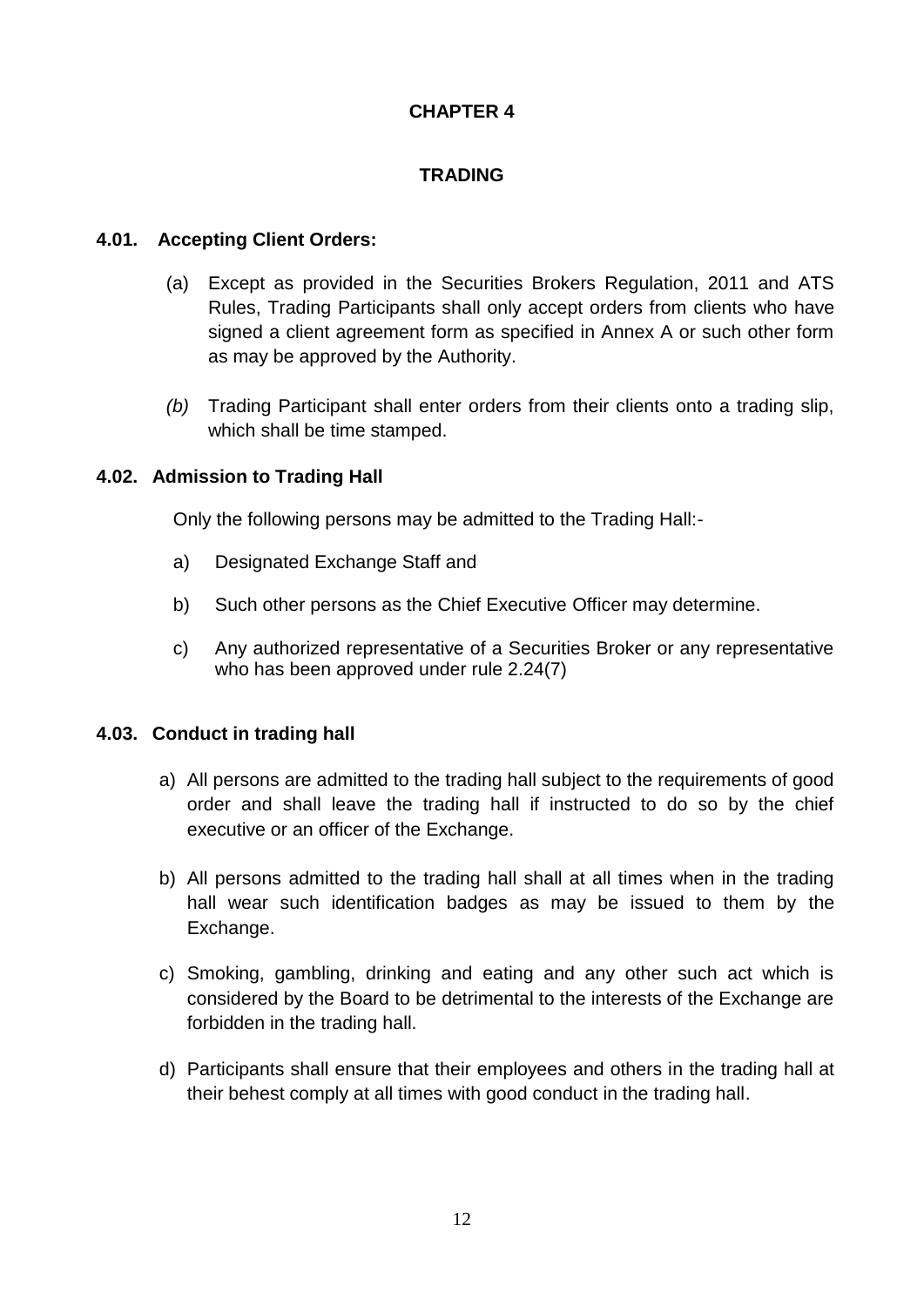### <span id="page-15-0"></span>**4.04. Trading Hours:**

Trading may be conducted in the trading hall on every weekday (except for public holidays), unless otherwise determined by the Board, during such hours as shall be notified by the Board from time to time by means of a general notice.

- **4.05.** Secondary trading may take place, subject to paragraph 4.07, at the discretion of the Board, by:
	- (a) a single price auction;
	- (b) multiple single price auctions during a trading day; or
	- (c) continuous trading; or
	- (d) a combination of two.
- **4.06.** No secondary trading other than by the single price auction in paragraph 4.05(a) shall occur without two business days prior written notification of the Authority. Trade reversals to correct errors, as well as special trades that may be necessary to cover failures to settle, are excepted from this and from paragraph 4.05, but the Authority shall be notified of the latter as provided for the failure and of the former at such time as the Exchange reports its trade volumes to the Authority. Trading pursuant to a contingent offer may be conducted in accord with paragraph 4.07.
- **4.07.** The Exchange may accept contingent offers to buy or sell securities outside the ordinary processes of secondary trading, as well as primary market offerings, provided that measures have been taken to make clear to investors the terms of offer and acceptance, the nature of any contingency involved and such other matters material to an investment decision as the Exchange may deem appropriate. The Exchange shall immediately notify the Authority of any proposal it receives to facilitate a contingent offer to buy or sell (other than a primary offering of new securities subject to a minimum subscription amount) and the proposed terms of and procedures for the offer.

### <span id="page-15-1"></span>**4.08. Trading restrictions**

- a) All input of orders and dealings in securities by Trading Participant shall take place through such mechanism as determined by the Exchange.
- b) Any dealing in securities listed on the Exchange by Trading Participant outside the Exchange, unless exempted by the Authority or the Exchange after consultation with the Authority, is prohibited. Secondary market transactions in securities issued or guaranteed by the Royal Government of Bhutan or its agencies and in securities that have been removed from Exchange trading shall be presumed not subject to the prohibition, unless indicated otherwise in a general notice signed by the Chief Executive Officer of the Exchange and an officer of the Authority.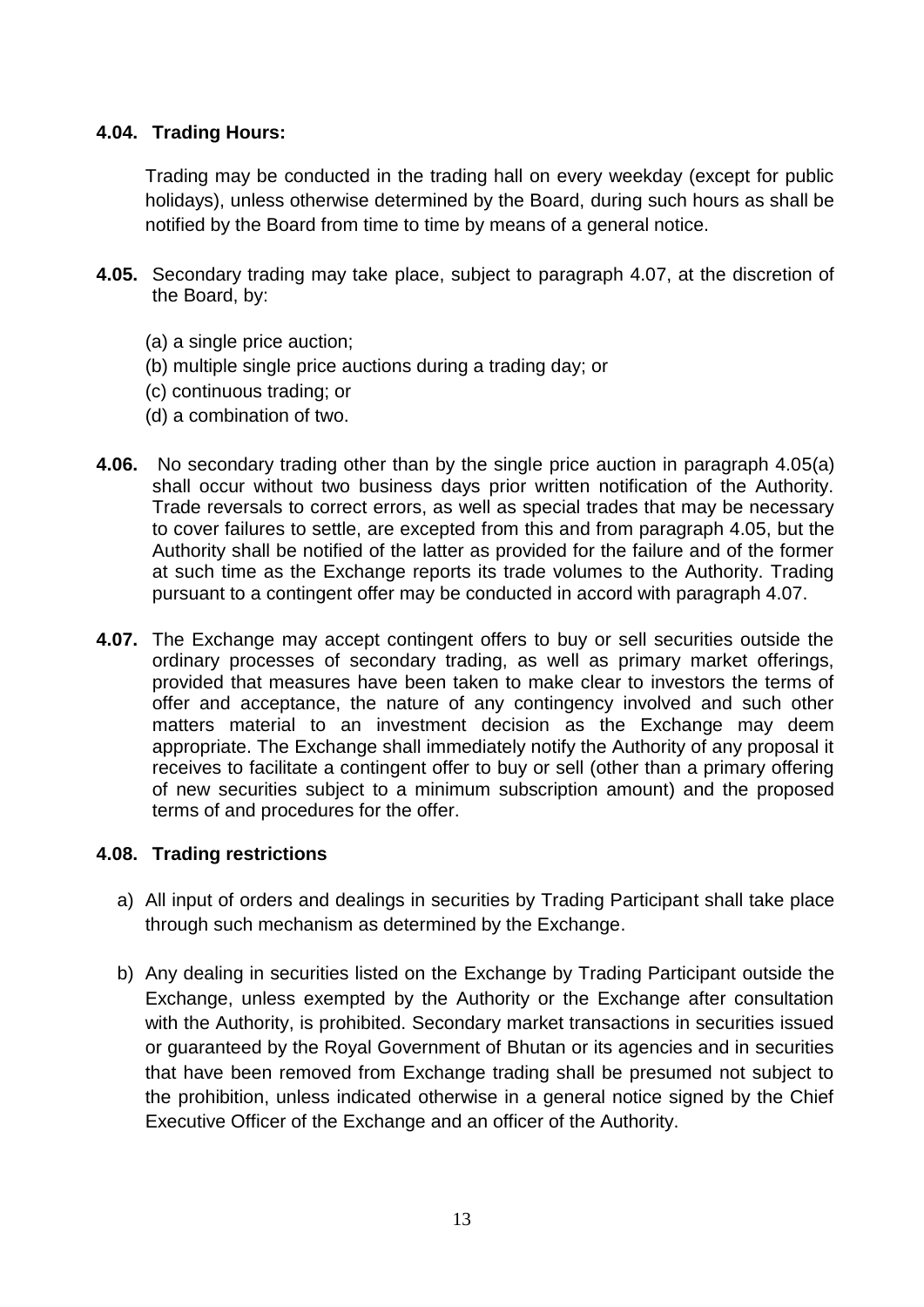- c) A Trading Participants shall take measures to assure that only Authorized representatives that it has so authorized may input orders into the Broker Accounting System.
- **4.09.** The Exchange may declare a temporary trading halt or postponement in one or more securities at any time that it believes news material to securities prices, evidence of fraud or manipulation, extreme order imbalances, equipment malfunction or emergency circumstances identified by it would render a continuation of trading unfair to investors. It shall immediately notify the Authority of any such halt and of its plan for resuming trading.

### <span id="page-16-0"></span>**4.10. Settlement Day**

The settlement of equity and debt securities in the secondary market shall take place as per RSEB Clearing and settlement House Rules.

### <span id="page-16-1"></span>**4.11. Non-repudiation**

- (1) A Trading Participants is responsible as principal for settlement of executed orders that it has entered, except as otherwise provided for the primary market or in the case of a very large contingent order to buy (tender offer) or similar extraordinary order, as the Exchange may allow.
- (2) Trades that the Exchange rules obvious errors may be reversed upon written authorization of the Exchange's Chief Executive Officer, stating the circumstances of the error and the steps taken to assure protection of the legitimate expectations of customers.
- (3) Under no circumstances shall a Trading Participant permit orders to be executed which would cause his net clearing liability to exceed the amount of his clearing guarantee.

### <span id="page-16-2"></span>**4.12. Market surveillance**

- (1) The Exchange will monitor price and volume movements and take such other measures as it deems appropriate or as shall be directed by the Authority to detect improper trading on the Exchange or evidence of money-laundering or financing of crime.
- (2) The Exchange will retain copies of any written complaint received against a Participants as well as of a note of the complaint's resolution, signed by an Exchange employee.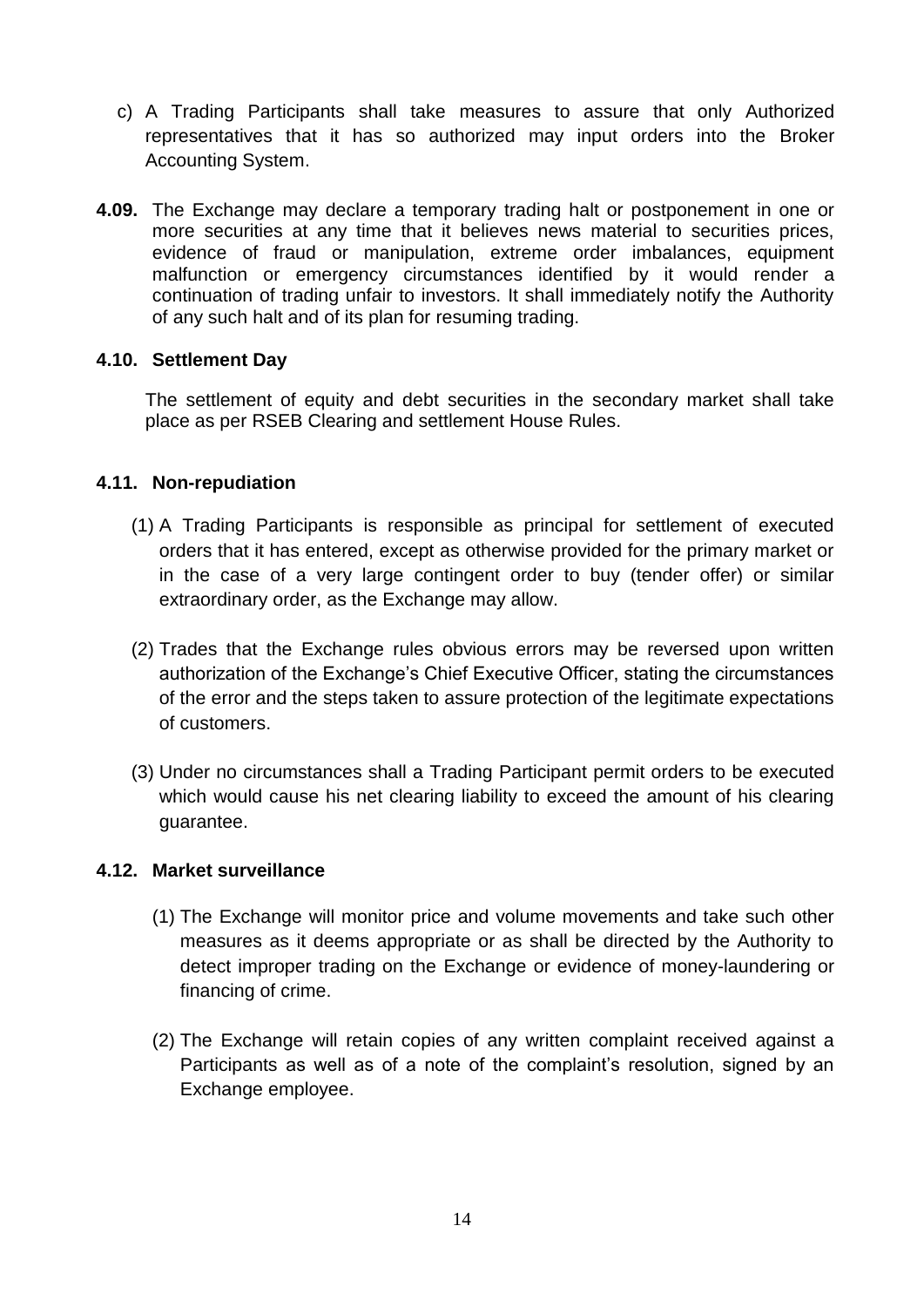### <span id="page-17-0"></span>**4.13. RSEB CLEARING AND SETTLEMENT HOUSE RULES**

All matters related to clearing and settlement of securities shall be as per the RSEB Clearing and Settlement House Rules.

### <span id="page-17-1"></span>**4.14. DEPOSITORY RULES**

All matters related to securities depository shall be as per the Central Depository Rules of the RSEB

### <span id="page-17-2"></span>**4.15. LISTING RULES**

All matters related to Listing of Securities shall be governed under the "Rules Governing the Official Listing of Securities".

# **CHAPTER 5**

### **DISCIPLINE**

### <span id="page-17-5"></span><span id="page-17-4"></span><span id="page-17-3"></span>**Breach of the rules**

- **5.01.** The Exchange may discipline any Participants or securities broker representative that is in breach of the Act, regulations and these rules thereunder or other provisions of law applicable to the securities business or the business of the Exchange.
- **5.02.** The Board may:
	- (1) declare that there is no case to answer;
	- (2) decide that no further action should be taken;
	- (3) issue a private warning;
	- (4) issue a public censure;
	- (5) fine a Participants up to such amount as may be considered appropriate;
	- (6) suspend or terminate the Participants or its securities broker representative;
	- (7) impose conditions or restrictions on participation calculated to correct or prevent past or impending violations; or
	- (8) remove the authority of a representative to enter orders into the Brokers Accounting System .
- **5.03.** The Board may impose discipline under paragraph 5.02 where the Board is satisfied, in the light of an investigation conducted by the Exchange that the Participants: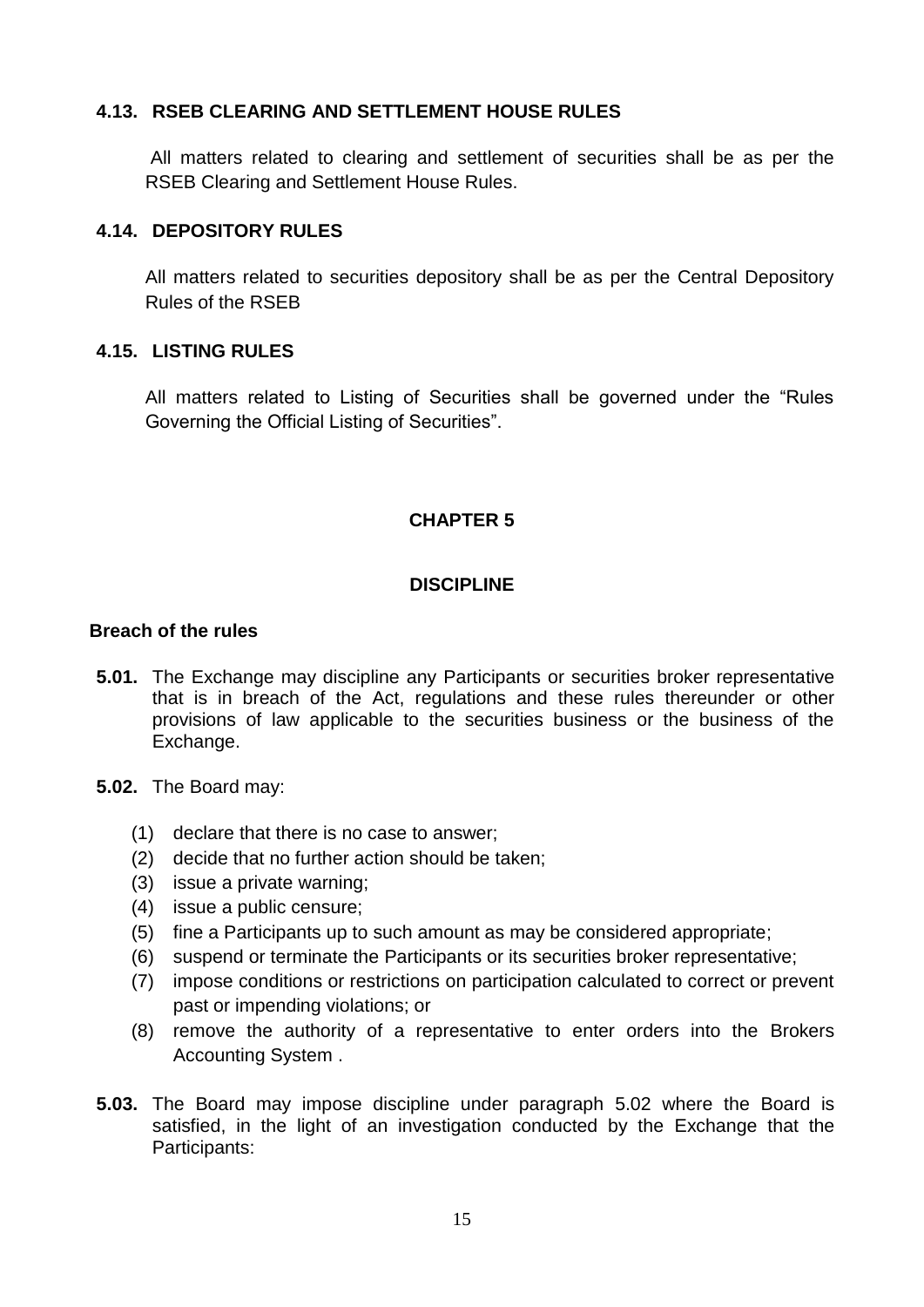- (1) has ceased to meet the qualifications for participation or is so likely to that preventive measures are required;
- (2) has contravened any provision of the Act, the regulations thereunder, any rules of the Exchange or other provisions of law applicable to the securities business or to the business of the Exchange; or
- *(3)* has provided the Exchange with false, inaccurate or misleading information in purported compliance with any requirement under these rules.
- **5.04.** Where in the case of failure to settle trades or other instances where the rules provide for immediate suspension, or otherwise in exigent circumstances, an action may be taken by the Chief Executive Officer of the Exchange or an official of the Exchange he authorizes, prior to the determination by the Board in paragraph 5.03 The Board shall then consider the matter at the earliest time practicable. Private warnings may be issued by the Chief Executive Officer of the Exchange, after due consultation with the Participants, with no further review by the Board.
- **5.05.** In each case the Exchange shall make a written record of any action taken and the facts and grounds upon which it is based. In all cases other than a private warning, the Exchange shall inform the Authority of any penalty, condition or restriction imposed. In all cases the Exchange shall consider the question of fairness to a securities broker representative or other Participants employee likely to be adversely affected by a disciplinary action and provide him an opportunity to be heard in the proceeding.

### <span id="page-18-0"></span>**Procedure for hearing**

- **5.06.** In conducting a hearing before the Board, the Exchange may regulate its sittings and apply such rules on procedure and practice as it sees fit, provided that:
	- (a) the Exchange shall be governed by the rules of natural justice and shall give the Participants a reasonable opportunity to make written or oral representations, to call witnesses and to cross examine any witness called against it;
	- (b) the Exchange, with the approval of the Board, may determine the issue on written representations if, having regard to the nature and gravity of the matter in issue, it is satisfied that it is suitable for such determination and the Participants consents to such a procedure being adopted;
	- (c) in determining the issue by way of oral hearing in front of the Board, the Exchange:
		- (i) shall hear the matter in private;
		- (ii) may at its discretion permit the Participants to be represented by legal counsel;
	- (d) where the matter in issue against a Participants is found to be proved, which shall be on a balance of probabilities, the Board shall, before exercising its disciplinary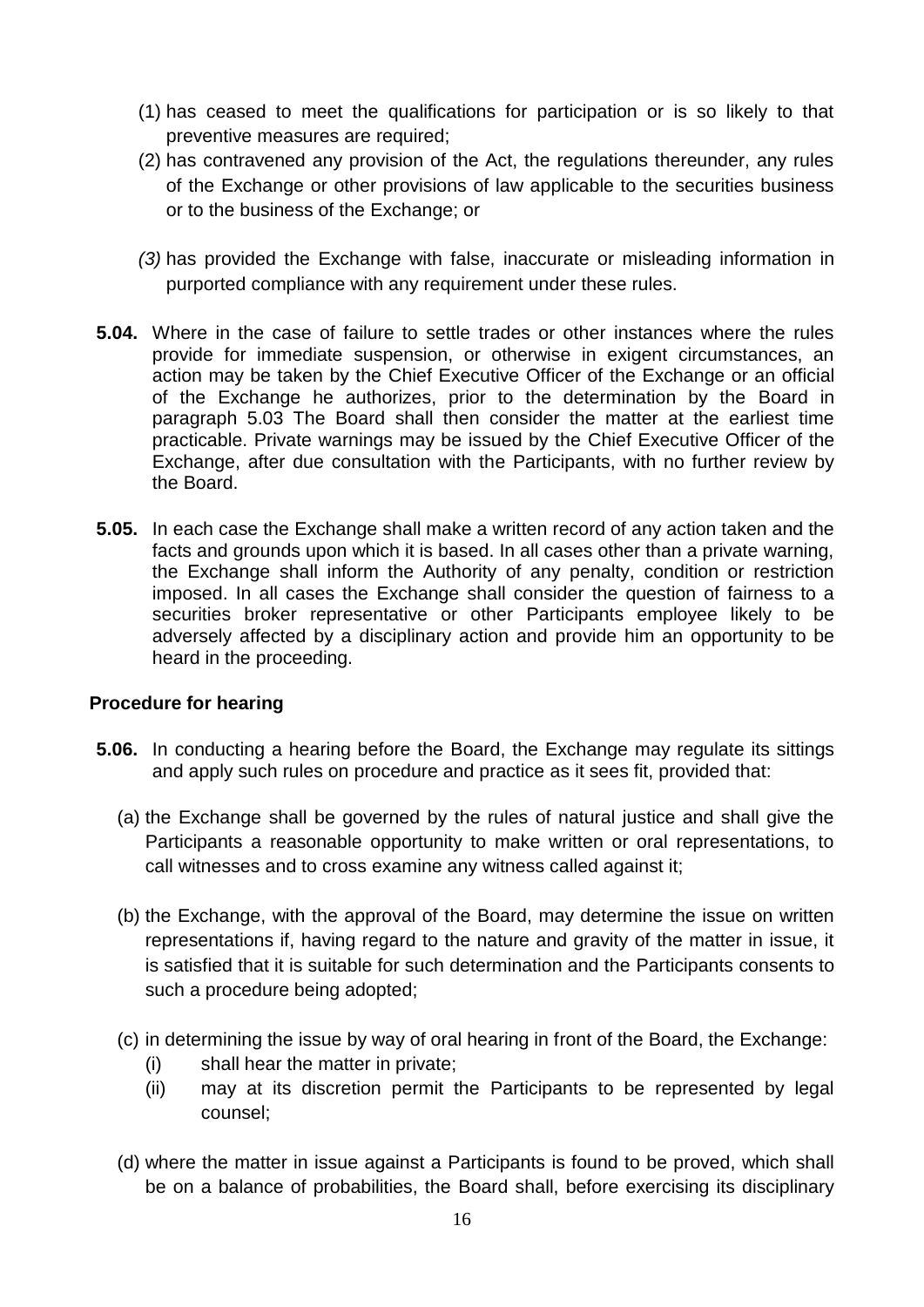powers, allow the Participants, or anyone on its behalf, to address the Board in mitigation of the penalty;

- (e) Participants shall cooperate fully in providing information, witnesses, documents and other evidence in a disciplinary proceeding; they and any person subject to an order under this chapter shall be informed of their rights to seek review by the Authority;
- (f) an order requiring transfer of accounts held by a Participants shall make adequate provision for such transfer, with due regard for the protection of client interests; and one requiring suspension or termination of participation shall make appropriate allowance for settlement of outstanding obligations; the Board shall provide for adequate public notification of a Participants' termination or suspension.

### <span id="page-19-0"></span>**Reinstatement**

**5.07.** When the Chief Executive Officer of the Exchange determines that the events specified in an order regarding the lifting of suspension, conditions or restrictions have been satisfied, he shall lift them. If a person subject to the order believes that the Chief Executive Officer has unreasonably declined to lift them, he may petition the Board for redress and if not satisfied with its decision may approach the Authority.

### **CHAPTER 6**

### **FEES AND COMMISSIONS**

#### <span id="page-19-3"></span><span id="page-19-2"></span><span id="page-19-1"></span>**Fees, levies and charges**

- **6.01.** The Board may from time to time for the purposes of the administration of the Exchange and its securities market may impose/revise fees, levies and charges in such respects and on such terms as the Board may prescribe**.**
- **6.02.** Without limitation to the generality of rule 6.01, the Board may impose fees and charges in respect of:
	- (a) an application for trading, clearing or depository participation;
	- (b) a monthly subscription by Participants;
	- (c) the registration of Authorized Representatives.
- **6.03.** The amount of any fees, levies and charges which the Board may impose shall be adopted and approved as a rule and its proposal notified to Participants or affected issuers by means of a general notice.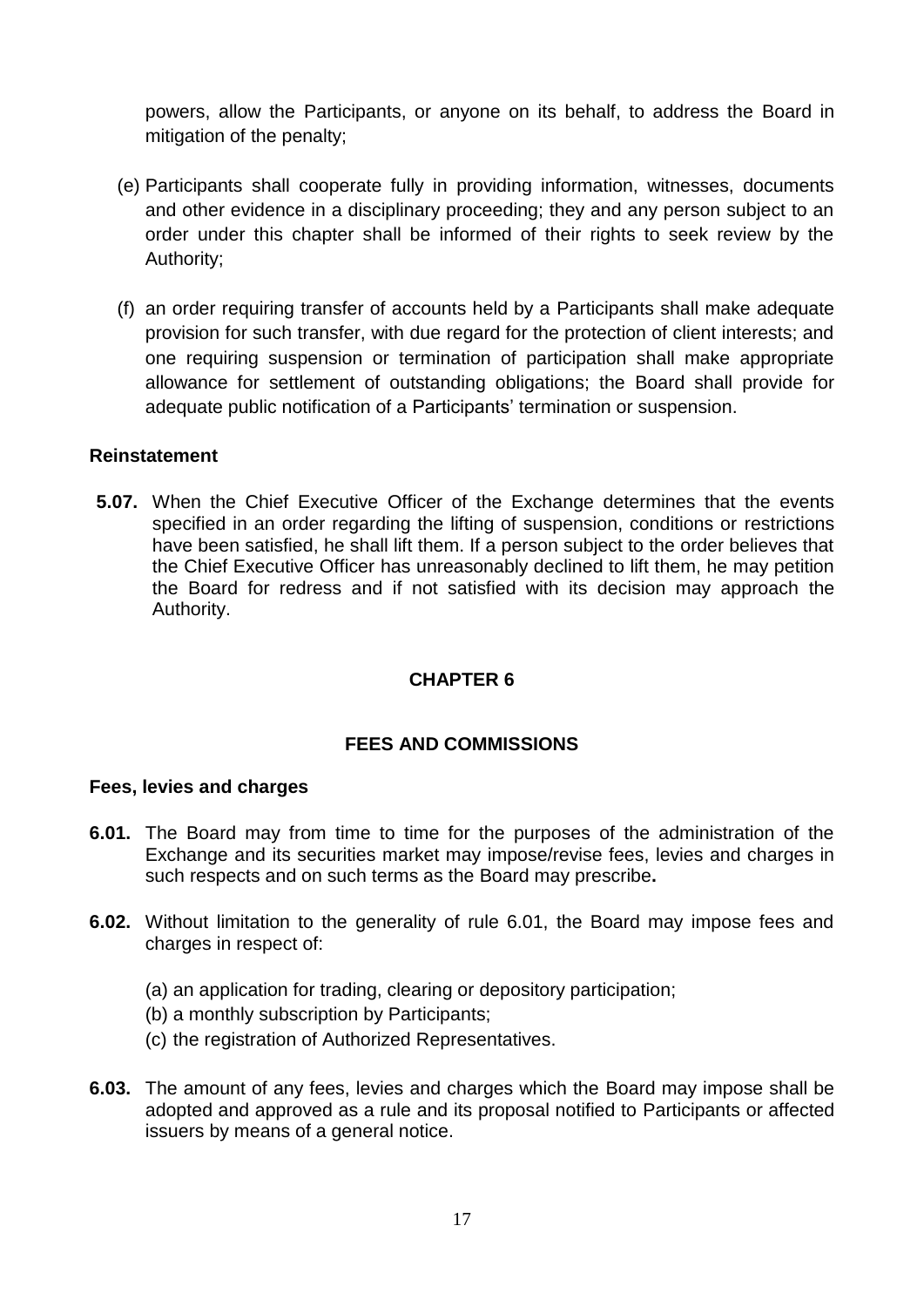- **6.04.** The amount of any fees, levies and charges imposed by the Board pursuant to these rules may from time to time be revised by the Board as it shall think fit and the Board shall notify such revised fees, levies and charges by general notice.
- **6.05.** The Board shall also prescribe the time and method of payment of any fees levies and charges imposed pursuant to these rules by general notice, and all issuers and Participants shall comply with the requirements, instructions or directions contained in such general notice, including the payment of interest or penalty for late payment of such fees, levies and charges.

#### <span id="page-20-0"></span>**6.06. Securities Broker's Commission**

 Any changes in the commission charged by the Securities Brokers on the trades executed at the Exchange shall be subject to the approval of the Authority.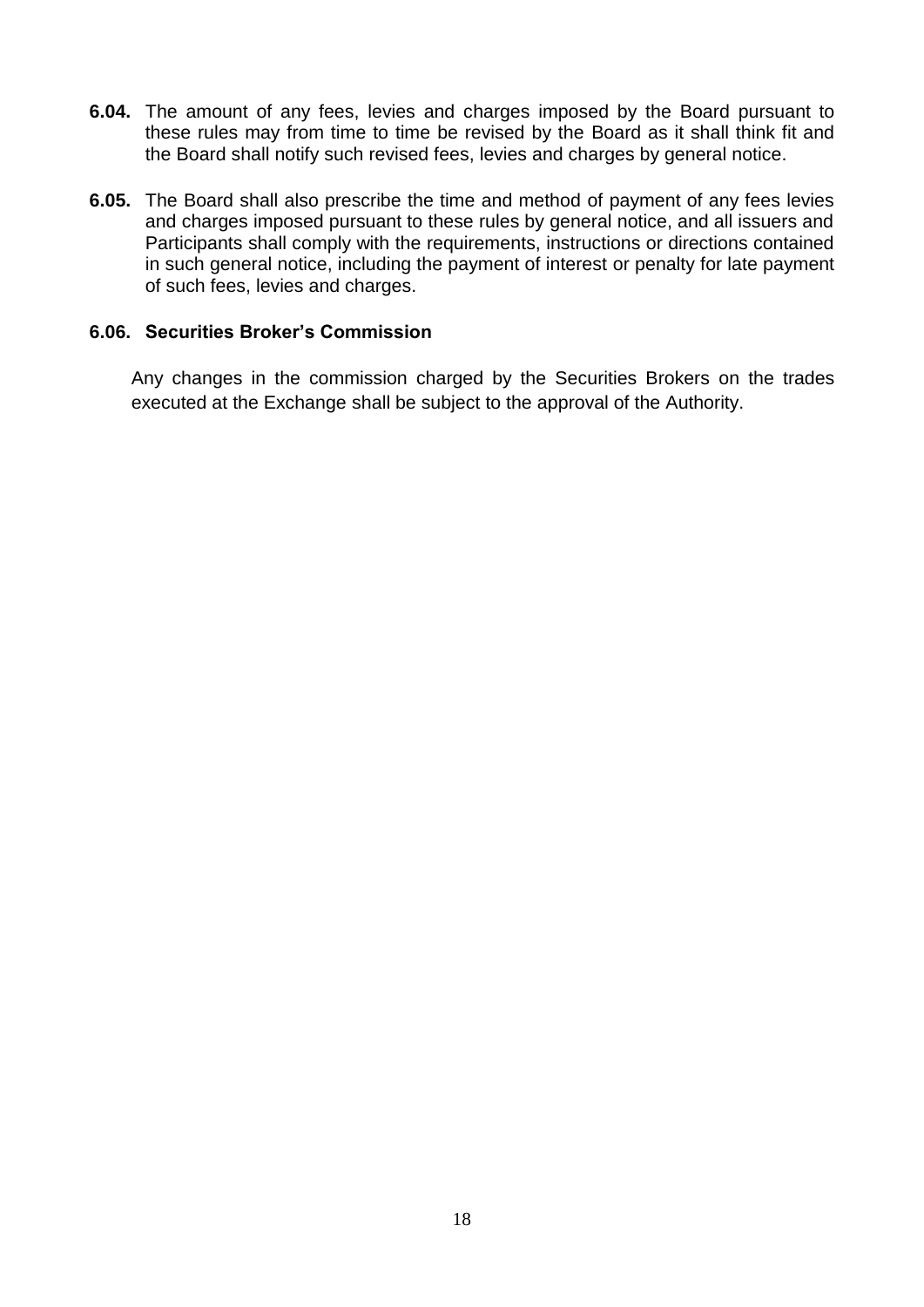### **ANNEXURE A: - CLIENT'S AGREEMENT**

### <span id="page-21-0"></span>**To: ………………………….. (Name of broker and address)**

I/we state of the reply agree to you operating a cash and securities account on my/our behalf on and subject to the following terms and conditions:

- **1.** The agreement shall be subject to The Financial Services Act 2011, the Companies Act of the Kingdom of Bhutan 2000, regulations and other related rules of the of Bhutan as amended from time to time. You also agree specifically to abide by the Broker Conduct of Business Rules appearing following the signatures to this agreement.
- **2.** All transactions in securities made for or on my/our behalf on the Royal Securities Exchange of Bhutan Limited ("the Exchange") shall be subject to the relevant provisions of the rules, customs and usages of the Exchange.
- **3.** Trades executed on my/our instructions on the Exchange shall be subject to a transaction commission and any other fees that the Exchange from time to time may impose. You are authorized to collect any such commissions and fees in accordance with the rules prescribed by the Exchange from time to time.
- **4.** The rules of the Exchange, in particular those rules which relate to trading and settlement, shall be binding on both yourself and myself/ourselves in respect of transactions concluded on my/our instructions.
- **5.** I/we agree that orders can be placed in writing and that such orders do not require judicial stamps and signatures by all parties to be legal and binding on all parties.
- **6.** Any and all securities, acquired for or on my/our behalf, or in which I/we have an interest which are held for my/our account shall be subject to a general lien for the discharge of my/our obligations to you arising from the business of dealing in securities.
- *7.* If within two business days (or such other period as may be agreed) after a transaction has been duly executed for or on my/our behalf, I/we have defaulted in making the payment due to you in connection therewith, provided that sufficient securities are available for delivery, I/we agree that any such securities may be re-sold, and I/we may remain liable to pay to the extent that the new price is lower than the price I/we were to pay.
- **8.** The information contained in the "Account Opening Information Form" is complete, true and correct. You are entitled to rely on such information until you have received written notice from me/us of any change therein.
- **9.** I/we hereby authorize you to conduct a personal credit enquiry or check on me/us for the purpose of ascertaining my/our financial situation and, if you are to render investment advice, my/our investment objectives.